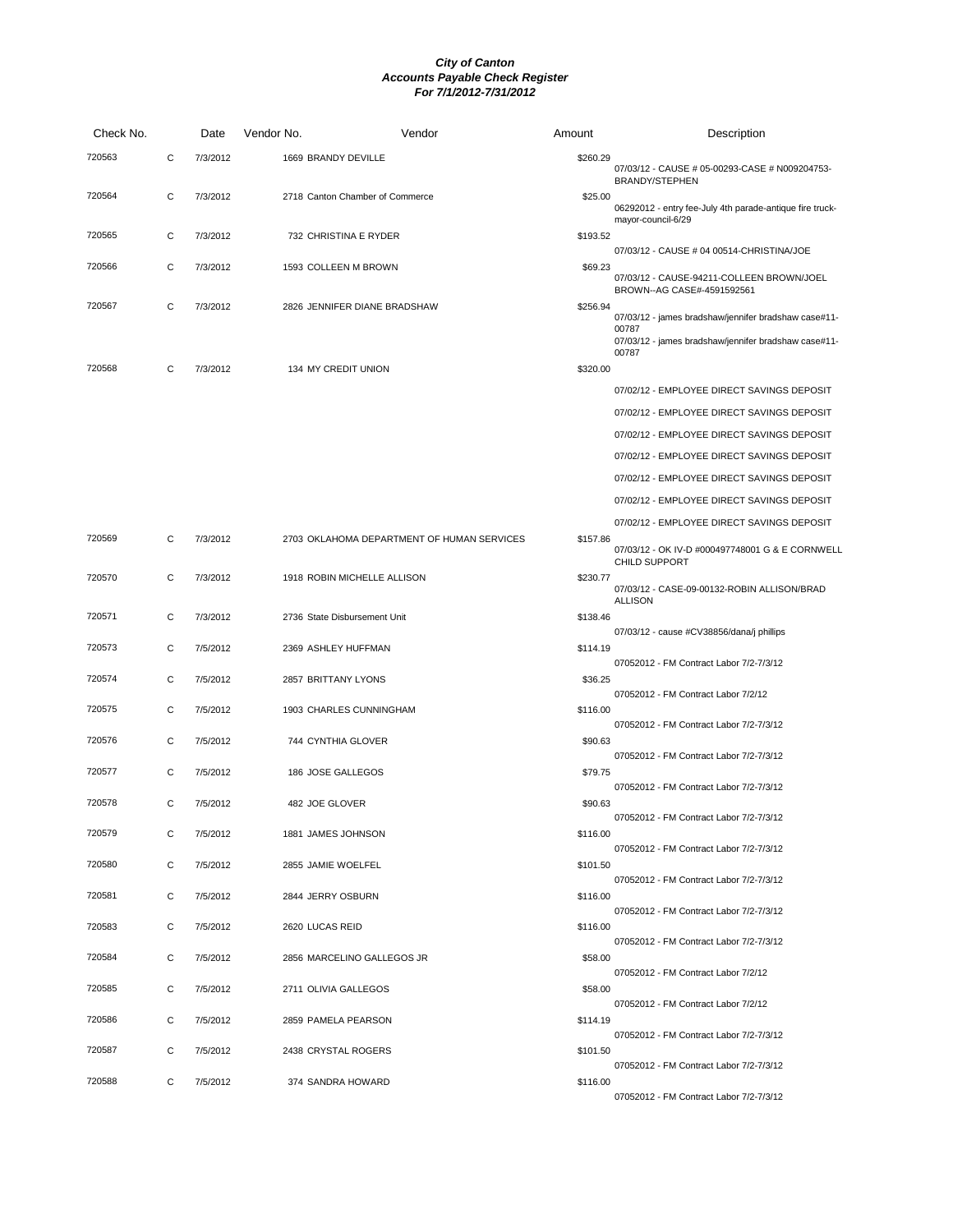| 720589 | C | 7/5/2012  | 2827 TIM JOHNSON                          | \$116.00                                                                             |  |
|--------|---|-----------|-------------------------------------------|--------------------------------------------------------------------------------------|--|
| 720590 |   |           |                                           | 07052012 - FM Contract Labor 7/2-7/3/12                                              |  |
|        | C | 7/5/2012  | 2801 TRAVIS DIKE                          | \$90.63<br>07052012 - FM Contract Labor 7/2-7/3/12                                   |  |
| 720591 | C | 7/5/2012  | 157 WILLIAM TUCKER                        | \$120.00                                                                             |  |
|        |   |           |                                           | 07052012 - FM Contract Labor 7/2-7/3/12                                              |  |
| 720596 | C | 7/10/2012 | 3 ANA-LAB CORP.                           | \$213.00                                                                             |  |
|        |   |           |                                           | a0262986 - carbon, filters wp 6/6                                                    |  |
| 720597 | C | 7/10/2012 | 196 ANALYTICAL ENVIRONMENTAL LABORATORIES | \$539.00<br>17571 - chemicals for lab test wwtp 6/29                                 |  |
| 720598 | C | 7/10/2012 | 2834 ARK-LA-TEX I & E LLC                 | \$4,611.36                                                                           |  |
|        |   |           |                                           | 2 - repair phase converter at transfer station 7/5                                   |  |
|        |   |           |                                           | 07092012 - New power for field lights 3 & 4-cyra-7/9                                 |  |
| 720600 | C | 7/10/2012 | 1044 AUTOMATIC GAS CO INC                 | \$430.00                                                                             |  |
|        |   |           |                                           | 00551 - gas for animal shelter 6/14                                                  |  |
| 720601 | C | 7/10/2012 | 1363 BRYAN IRWIN                          | \$71.81                                                                              |  |
|        |   |           |                                           | 6-061460-02 Refund - Utility Billing Refund                                          |  |
| 720602 | C | 7/10/2012 | 1454 BUDGET BUSINESS SYSTEMS              | \$86.42<br>2738 - mo copier billing cpd 7/1                                          |  |
|        |   |           |                                           | 2671 - mo copier billing fire dept 7/1                                               |  |
| 720603 | C | 7/10/2012 | 531 CALIFORNIA CONTRACTORS SUPPLIES INC.  | \$179.28                                                                             |  |
|        |   |           |                                           | j12525 - blue palm multi task gloves-wwtp-5/21                                       |  |
| 720604 | C | 7/10/2012 | 2488 CANTON HIGH SCHOOL BAND BOOSTERS     | \$226.33                                                                             |  |
| 720605 |   |           |                                           | 7/12 - parking proceeds hwy 64 6/29                                                  |  |
|        | С | 7/10/2012 | 311 CANTON LUMBER COMPANY                 | \$260.75<br>42003 - yellow pine boards dish barn 6/7                                 |  |
|        |   |           |                                           | 42004 - treated lumber, door unit, plywwod fm 6/7                                    |  |
| 720606 | C | 7/10/2012 | 19 CANTON VETERINARY CLINIC               | \$86.10                                                                              |  |
|        |   |           |                                           | 318895 - canine maint on dino 6/27                                                   |  |
| 720607 | C | 7/10/2012 | 135 CARTER EQUIPMENT                      | \$1,424.24                                                                           |  |
|        |   |           |                                           | 7123 - motor starter for influent lifstation-wwtp-4/23                               |  |
| 720608 | C | 7/10/2012 | 1612 CINTAS CORP LOC. 495                 | \$1,784.31                                                                           |  |
|        |   |           |                                           | 495842711 - cintas weekly statement 6/27                                             |  |
|        |   |           |                                           | 495842711 - cintas weekly statement 6/27<br>495842711 - cintas weekly statement 6/27 |  |
|        |   |           |                                           | 495842711 - cintas weekly statement 6/27                                             |  |
|        |   |           |                                           | 495842711 - cintas weekly statement 6/27                                             |  |
|        |   |           |                                           | 495842711 - cintas weekly statement 6/27                                             |  |
|        |   |           |                                           | 495842711 - cintas weekly statement 6/27                                             |  |
|        |   |           |                                           | 495842711 - cintas weekly statement 6/27                                             |  |
|        |   |           |                                           | 495840582 - cintas weekly statement 6/6                                              |  |
|        |   |           |                                           | 495842711 - cintas weekly statement 6/27                                             |  |
|        |   |           |                                           | 495840582 - cintas weekly statement 6/6<br>495842711 - cintas weekly statement 6/27  |  |
|        |   |           |                                           | 495842711 - cintas weekly statement 6/27                                             |  |
|        |   |           |                                           | 495842711 - cintas weekly statement 6/27                                             |  |
|        |   |           |                                           | 495842711 - cintas weekly statement 6/27                                             |  |
|        |   |           |                                           | 495842711 - cintas weekly statement 6/27                                             |  |
|        |   |           |                                           | 495840582 - cintas weekly statement 6/6                                              |  |
|        |   |           |                                           | 495842711 - cintas weekly statement 6/27                                             |  |
|        |   |           |                                           | 495841287 - cintas weekly statement 6/13<br>495840582 - cintas weekly statement 6/6  |  |
|        |   |           |                                           | 495840582 - cintas weekly statement 6/6                                              |  |
|        |   |           |                                           | 495840582 - cintas weekly statement 6/6                                              |  |
|        |   |           |                                           | 495840582 - cintas weekly statement 6/6                                              |  |
|        |   |           |                                           | 495840582 - cintas weekly statement 6/6                                              |  |
|        |   |           |                                           | 495840582 - cintas weekly statement 6/6                                              |  |
|        |   |           |                                           | 495840582 - cintas weekly statement 6/6                                              |  |
|        |   |           |                                           | 495840582 - cintas weekly statement 6/6                                              |  |

495840582 - cintas weekly statement 6/6 495840582 - cintas weekly statement 6/6 495840582 - cintas weekly statement 6/6 495840582 - cintas weekly statement 6/6 495840582 - cintas weekly statement 6/6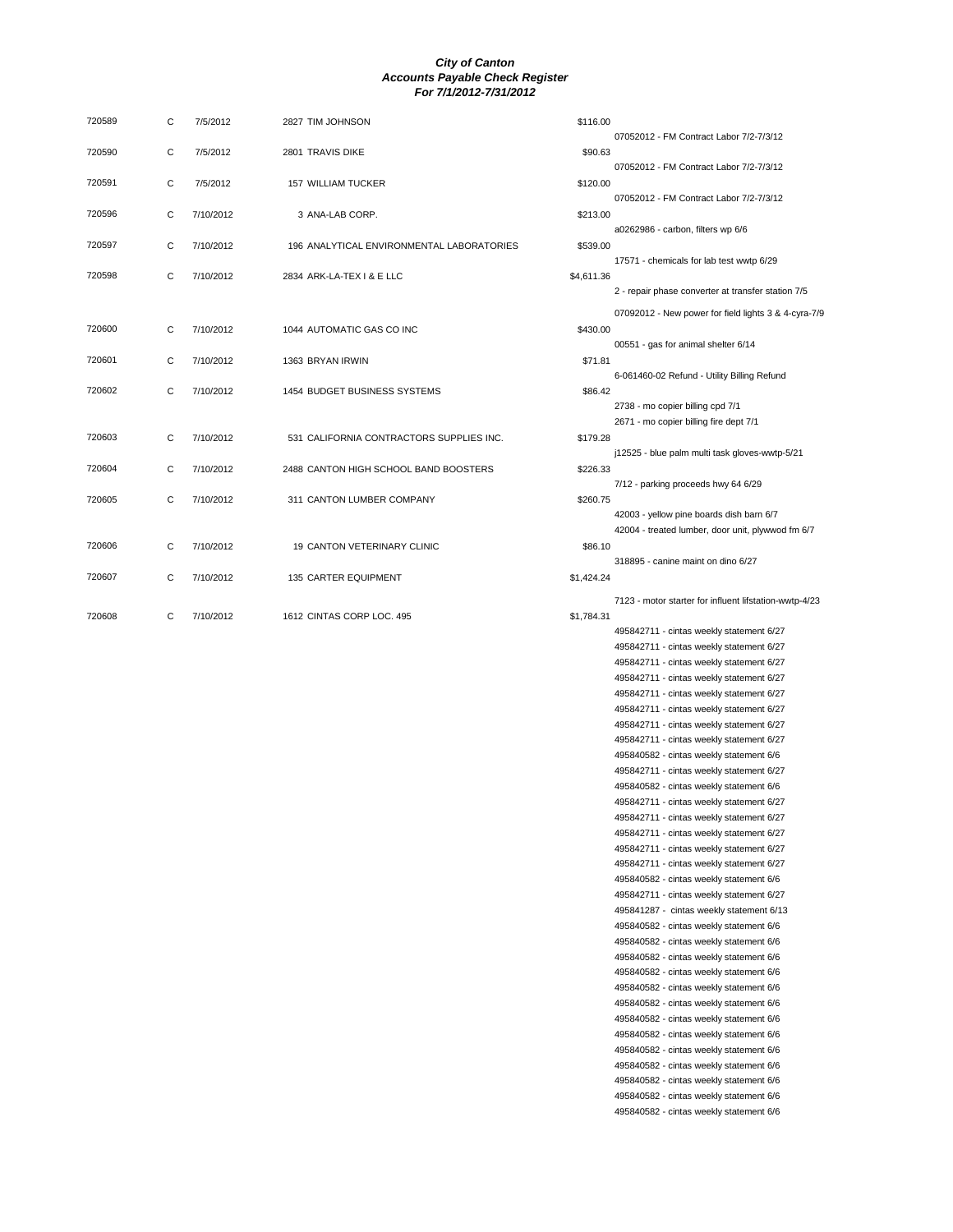|        |   |           |                                      | 495842005 - cintas weekly statement 6/20        |
|--------|---|-----------|--------------------------------------|-------------------------------------------------|
|        |   |           |                                      | 495842005 - cintas weekly statement 6/20        |
|        |   |           |                                      | 495842005 - cintas weekly statement 6/20        |
|        |   |           |                                      | 495842005 - cintas weekly statement 6/20        |
|        |   |           |                                      | 495842005 - cintas weekly statement 6/20        |
|        |   |           |                                      | 495842005 - cintas weekly statement 6/20        |
|        |   |           |                                      | 495842005 - cintas weekly statement 6/20        |
|        |   |           |                                      | 495842005 - cintas weekly statement 6/20        |
|        |   |           |                                      | 495842005 - cintas weekly statement 6/20        |
|        |   |           |                                      | 495842005 - cintas weekly statement 6/20        |
|        |   |           |                                      | 495842005 - cintas weekly statement 6/20        |
|        |   |           |                                      | 495842005 - cintas weekly statement 6/20        |
|        |   |           |                                      | 495842005 - cintas weekly statement 6/20        |
|        |   |           |                                      |                                                 |
|        |   |           |                                      | 495842711 - cintas weekly statement 6/27        |
|        |   |           |                                      | 495841287 - cintas weekly statement 6/13        |
|        |   |           |                                      | 495842005 - cintas weekly statement 6/20        |
|        |   |           |                                      | 495841287 - cintas weekly statement 6/13        |
|        |   |           |                                      | 495841287 - cintas weekly statement 6/13        |
|        |   |           |                                      | 495841287 - cintas weekly statement 6/13        |
|        |   |           |                                      | 495842005 - cintas weekly statement 6/20        |
|        |   |           |                                      | 495842005 - cintas weekly statement 6/20        |
|        |   |           |                                      | 495841287 - cintas weekly statement 6/13        |
|        |   |           |                                      | 495841287 - cintas weekly statement 6/13        |
|        |   |           |                                      | 495841287 - cintas weekly statement 6/13        |
|        |   |           |                                      | 495841287 - cintas weekly statement 6/13        |
|        |   |           |                                      | 495841287 - cintas weekly statement 6/13        |
|        |   |           |                                      | 495841287 - cintas weekly statement 6/13        |
|        |   |           |                                      | 495841287 - cintas weekly statement 6/13        |
|        |   |           |                                      | 495841287 - cintas weekly statement 6/13        |
|        |   |           |                                      | 495841287 - cintas weekly statement 6/13        |
|        |   |           |                                      | 495841287 - cintas weekly statement 6/13        |
|        |   |           |                                      |                                                 |
|        |   |           |                                      | 495841287 - cintas weekly statement 6/13        |
| 720609 | C | 7/10/2012 | 679 COLOR VISUAL CONCEPTS INC        | \$1,134.87                                      |
|        |   |           |                                      | 17819 - 2000 newsletters-oct 2011-color-9/19    |
| 720610 | C | 7/10/2012 | 231 CONWAY COMPANY CPAs, PC          | \$5,300.00                                      |
|        |   |           |                                      | 12-1578 - progress billing-fy 2011 audit-6/29   |
| 720611 | C | 7/10/2012 | 1960 DIRECT ENERGY BUSINESS-DALLAS   | \$57,214.78                                     |
|        |   |           |                                      | 7/12-1090029 - direct energy mo statement 6/28  |
|        |   |           |                                      | 7/12-1090029 - direct energy mo statement 6/28  |
|        |   |           |                                      | 7/12-1090029 - direct energy mo statement 6/28  |
|        |   |           |                                      | 7/12-1090029 - direct energy mo statement 6/28  |
|        |   |           |                                      | 7/12-1060753 - direct energy mo statement 6/28  |
|        |   |           |                                      | 7/12-1060753 - direct energy mo statement 6/28  |
|        |   |           |                                      | 7/12-1060753 - direct energy mo statement 6/28  |
|        |   |           |                                      | 7/12-1060753 - direct energy mo statement 6/28  |
|        |   |           |                                      | 7/12-1060753 - direct energy mo statement 6/28  |
|        |   |           |                                      | 7/12-1098281 - direct energy mo statemtent 6/28 |
|        |   |           |                                      | 7/12-1090029 - direct energy mo statement 6/28  |
|        |   |           |                                      |                                                 |
|        |   |           |                                      | 7/12-1060753 - direct energy mo statement 6/28  |
|        |   |           |                                      | 7/12-1090029 - direct energy mo statement 6/28  |
|        |   |           |                                      | 7/12-1090029 - direct energy mo statement 6/28  |
|        |   |           |                                      | 7/12-1090029 - direct energy mo statement 6/28  |
|        |   |           |                                      | 7/12-1090029 - direct energy mo statement 6/28  |
|        |   |           |                                      | 7/12-1090029 - direct energy mo statement 6/28  |
|        |   |           |                                      | 7/12-1141765 - direct energy mo statemtent 6/24 |
|        |   |           |                                      | 7/12-113700 - direct energy mo statemtent 6/24  |
|        |   |           |                                      | 7/12-1111345 - direct energy mo statemtent 6/22 |
|        |   |           |                                      | 7/12-1152425 - direct energy mo statemtent 6/27 |
|        |   |           |                                      | 7/12-1060282 - direct energy mo statemtent 6/24 |
|        |   |           |                                      | 7/12-1096808 - direct energy mo statemtent 6/27 |
|        |   |           |                                      | 7/12-1090029 - direct energy mo statement 6/28  |
| 720612 | С | 7/10/2012 | 1363 DONNA MILLIGAN                  | \$24.36                                         |
|        |   |           |                                      | 5-051500-02 Refund - Utility Billing Refund     |
| 720613 | С | 7/10/2012 | 2350 DRIVEN LIFE CHURCH YOUTH GROUPS | \$182.45                                        |
|        |   |           |                                      |                                                 |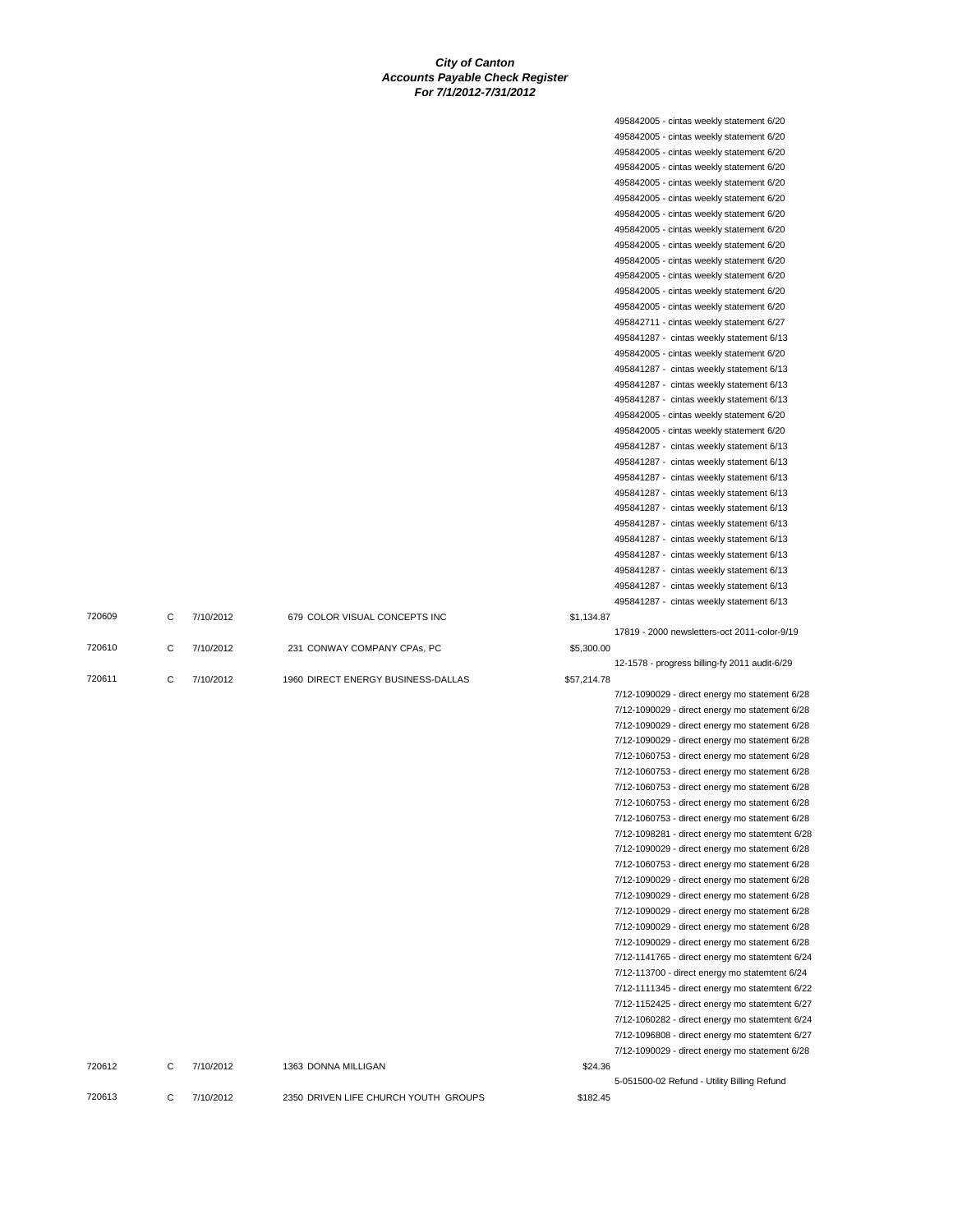| 720614 | С | 7/10/2012 | 2860 DYLAN PARK                   | \$227.00    | 7/12 - parking proceeds hwy 64 6/28                                                                                         |
|--------|---|-----------|-----------------------------------|-------------|-----------------------------------------------------------------------------------------------------------------------------|
|        |   |           |                                   |             | 07052012 - per diem-fire school training-college station-7/22-<br>7/27                                                      |
| 720615 | C | 7/10/2012 | 826 EAST TEXAS CABLE              | \$186.89    | 7/12-004301 - city hall internet mo statement 6/27                                                                          |
| 720616 | C | 7/10/2012 | 1247 ELLIOTT ELECTRIC SUPPLY      | \$1,593.09  | 7/12-005350 - monthly internet-police-6/27                                                                                  |
|        |   |           |                                   |             | 24-11937-01 - electrical breakers for cc 6/4<br>26-03260-01 - conn., plugs, cords equip maint wwtp 6/8                      |
|        |   |           |                                   |             | 24-12541-01 - thn str black / white, sealtight for tc3 doors<br>fm $6/13$                                                   |
| 720617 | C | 7/10/2012 | 1013 E-SOFTSYS LLC                | \$710.00    | 15790 - booth tracker support fm 6/30                                                                                       |
| 720618 | C | 7/10/2012 | 2861 GARRETT ROSE                 | \$227.00    | 07052012 - per diem-fire school training-college station-7/22-<br>7/27                                                      |
| 720619 | C | 7/10/2012 | 381 GARY BURTON ENGINEERING, INC. | \$15,575.12 |                                                                                                                             |
|        |   |           |                                   |             | 2710 - waterwell 3-prepare tceq rep-sewer easement-6/30                                                                     |
|        |   |           |                                   |             | 2711 - I20-san sewer imp-site visits-6/30<br>2709 - search for est effects-fut wtr supp-wtp-6/30                            |
|        |   |           |                                   |             | 2709 - water supp-est effects on supply-6/30                                                                                |
|        |   |           |                                   |             | 2715 - woodland culvert-site visits, review docs-6/30<br>2714 - e outfall ss-chg order-create prepunch-manhole ext-<br>6/30 |
|        |   |           |                                   |             | 2712 - ww3 pump stat-site visits-mtg prep-6/30                                                                              |
|        |   |           |                                   |             | 2707 - wwtp-bar screen-final eng comp-bid phase-50%-6/30<br>2713 - PCT-site visits-inspections-6/30                         |
| 720620 | C | 7/10/2012 | 2652 GOOLSBEE TIRE                | \$130.25    |                                                                                                                             |
|        |   |           |                                   |             | 1-gs54266 - unit 10-utilities-transforce tire-6/8                                                                           |
| 720621 | C | 7/10/2012 | 2679 GRACE FAMILY YOUTH CAMP      | \$329.33    | 7/12 - parking proceeds hwy 64 6/30                                                                                         |
| 720622 | C | 7/10/2012 | 2828 HALL VOLVO GMC ISUZU         | \$3,424.80  |                                                                                                                             |
|        |   |           |                                   |             | 668964 - Transmission-Dump Truck-Unit 6                                                                                     |
|        |   |           |                                   |             | cm668964 - return flywheel unit 6 (po 1567)                                                                                 |
|        |   |           |                                   |             | 668964 - Transmission-Dump Truck-Unit 6                                                                                     |
| 720623 | C | 7/10/2012 | 2709 HBC BUILDING CENTER          | \$2,053.80  | cm668964 - return flywheel unit 6 (po 1567)                                                                                 |
|        |   |           |                                   |             | $2803 - c$                                                                                                                  |
|        |   |           |                                   |             | 2862 - 5 gal cooler fm 6/25                                                                                                 |
|        |   |           |                                   |             | 2850 - hillman hardware, yellow flagging tape fm 6/22                                                                       |
|        |   |           |                                   |             | 2849 - hillman hardware, yellow flagging tape fm 6/22                                                                       |
|        |   |           |                                   |             | 2816 - batteries & flashlight fm 6/21                                                                                       |
|        |   |           |                                   |             | 2811 - sprinklers, sch 80 pvc nipples 6/20                                                                                  |
|        |   |           |                                   |             | 2805 - hillman hardware unit 106 mower parks 6/20                                                                           |
|        |   |           |                                   |             | 2802 - bolts for grasshopper mower parks 6/20<br>2785 - p605 locks fm 6/19                                                  |
|        |   |           |                                   |             | 2780 - thrd handle, deck mop, roof coating fm 6/19                                                                          |
|        |   |           |                                   |             | 2780 - thrd handle, deck mop, roof coating fm 6/19                                                                          |
|        |   |           |                                   |             | 2864 - hillman hardware br 2 fd 6/25                                                                                        |
|        |   |           |                                   |             | 2767 - drill bit, saw hole fm tools 6/18                                                                                    |
|        |   |           |                                   |             | 2898 - gatorade, mat, sch 80 nipples, coupl, bushings 6/27                                                                  |
|        |   |           |                                   |             | 2762 - blade edger 6/16                                                                                                     |
|        |   |           |                                   |             | 2768 - fence staples, conn wire fm 6/18                                                                                     |
|        |   |           |                                   |             | 2898 - gatorade, mat, sch 80 nipples, coupl, bushings 6/27                                                                  |
|        |   |           |                                   |             | 2863 - industrial hoses wwtp 6/02                                                                                           |
|        |   |           |                                   |             | 2945 - tap plug, hillman hardware 6/30                                                                                      |
|        |   |           |                                   |             | 2943 - plastic gate handle fm 6/30<br>2942 - studded post for parks 6/30                                                    |
|        |   |           |                                   |             |                                                                                                                             |
|        |   |           |                                   |             | 2923 - 175lb 17 blk ehd ct unit 81 trash truck fm 6/29<br>2916 - wood to treat boat dock 6/28                               |
|        |   |           |                                   |             | 2895 - sprayer hoses fm 6/27                                                                                                |
|        |   |           |                                   |             |                                                                                                                             |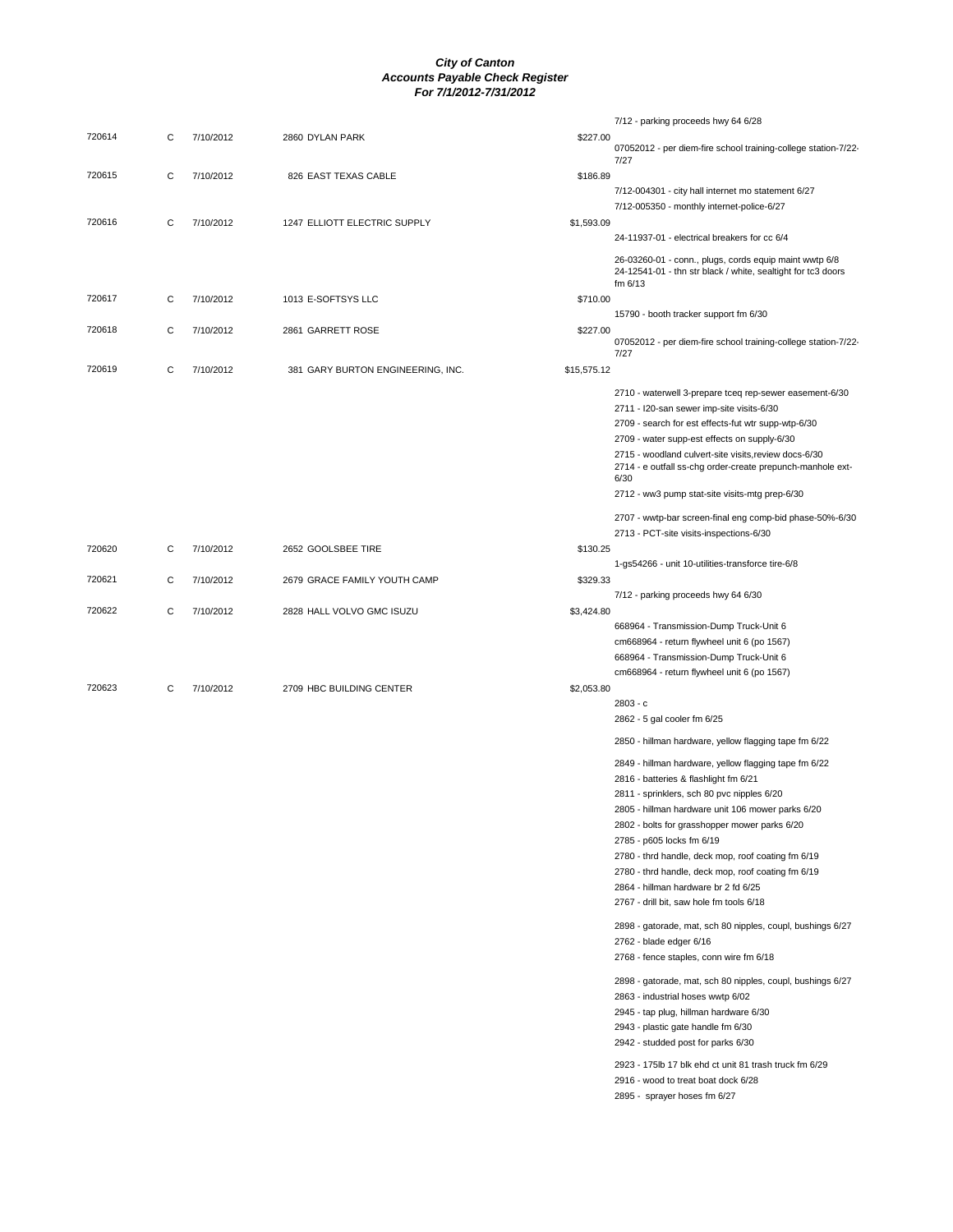|                            |             | 2899 - gatorade, mat, sch 80 nipples, coupl, bushings 6/27                                                                              |
|----------------------------|-------------|-----------------------------------------------------------------------------------------------------------------------------------------|
|                            |             | 2871 - ant/roach raid water plant 6/25                                                                                                  |
|                            |             | 2946 - hillman hardware 6/30                                                                                                            |
|                            |             | 2897 - weld rod flux fm 6/27                                                                                                            |
|                            |             | 2753 - bolts for pressure plate unit 6 6/15                                                                                             |
|                            |             | 2894 - brass rods, fans, sprayer hoses, clamp hoses fm<br>6/27                                                                          |
|                            |             | 2890 - 2-5 gallon coolers 6/27                                                                                                          |
|                            |             | 2551 - guardian barrier fm 6/26                                                                                                         |
|                            |             | 2913 - kwik glue/weld e-2 fd 6/28                                                                                                       |
|                            |             | 2684 - hillman hardware, blade edger fd 6/9                                                                                             |
|                            |             | 2697 - spray paint, tape fm 6/12                                                                                                        |
|                            |             | 2548 - clear tape, utility pull cyra 6/12                                                                                               |
|                            |             | 2689 - adapter, valve box, 4" threaded pvc, etc cyra 6/11                                                                               |
|                            |             | 2687 - painting supplies for fire dept restroom 6/11                                                                                    |
|                            |             | 2547/5 - painting supplies for antique alley restroom fm 6/11<br>2704 - hose nozzles, roundup, couplings, gloves animal<br>shelter 6/12 |
|                            |             | 2682 - hillman hardware unit 6 6/9                                                                                                      |
|                            |             | 2677 - baricade tape 6/8                                                                                                                |
|                            |             | 2664 - supplies for new electrical panel fm row 95/7113 6/7                                                                             |
|                            |             | 2752 - hillman hardware, key rings fm 6/15                                                                                              |
|                            |             | 2652 - hillman hardware parks 6/6                                                                                                       |
|                            |             | 2645 - 3/4" pruner wp 6/6                                                                                                               |
|                            |             | 2626 - hillman hardware fm 6/4                                                                                                          |
|                            |             | 2598 - paintbrush, paint 6/1                                                                                                            |
|                            |             | 2683 - hillman hardware unit 6 6/9                                                                                                      |
|                            |             | 2717 - menderhose fm 6/13                                                                                                               |
|                            |             | 2546 - 2"elbow, 2" nipple fm 6/15                                                                                                       |
|                            |             | 2739 - cutter tubing tc3 fm 6/14                                                                                                        |
|                            |             | 2731 - utility knife & blades wwtp 6/14                                                                                                 |
|                            |             | 2730 - barb hose fm 6/14                                                                                                                |
|                            |             | 2725 - bit drill, saw hole fm 6/14                                                                                                      |
|                            |             | 2421 - wire rope clips wwtp 6/13                                                                                                        |
|                            |             | 2704 - hose nozzles, roundup, couplings, gloves animal<br>shelter 6/12                                                                  |
|                            |             | 2720 - nutsetter, hillman hardware 6/13                                                                                                 |
|                            |             | 2716 - poly tube, comprsn sleeve, hillman hardware mosq<br>fogger 6/13                                                                  |
|                            |             | 2714 - caulk gun, putty knife, concrete seal, nozzle stem,<br>flex tech fm 6/13                                                         |
|                            |             | 2714 - caulk gun, putty knife, concrete seal, nozzle stem,<br>flex tech fm 6/13                                                         |
|                            |             | 2712 - mothballs for meter readers 6/12                                                                                                 |
|                            |             | 2711 - galvanized nipples & unions water plant 6/12                                                                                     |
|                            |             | 2706 - ezy mix concrete cyra park 6/12                                                                                                  |
|                            |             | 2710 - tape rule, claw hammer fm 6/12                                                                                                   |
| 1363 HOPE WHITAKER         | \$90.60     | 2660 - 2" power bits, hillman hardware, deck screws fm 6/7                                                                              |
|                            |             | 5-052150-04 Refund - Utility Billing Refund                                                                                             |
| 1363 JANET HANICAK         | \$35.80     |                                                                                                                                         |
|                            |             | 5-052860-02 Refund - Utility Billing Refund                                                                                             |
| 2570 JDR CONTRACTING, L.P. | \$17,856.75 |                                                                                                                                         |
|                            |             | 07032012 - utility rehab-pct-pay req 3                                                                                                  |
| 1363 JOANN WALENCIAK       | \$5.32      |                                                                                                                                         |
|                            |             | 3-032530-02 Refund - Utility Billing Refund                                                                                             |
| 1093 KSA ENGINEERS         | \$18,900.00 |                                                                                                                                         |
|                            |             |                                                                                                                                         |
|                            |             | 49876 - elev storage tank-final des phs 70% comp-6/15                                                                                   |
| 249 LIONS CLUB             | \$258.67    |                                                                                                                                         |
|                            |             | 7/12 - parking proceeds hwy 64 7/1                                                                                                      |
| 2862 LOUIS MASSEY          | \$227.00    | 07052012 - per diem-fire school training-college station-7/22-<br>7/27                                                                  |

720634 C 7/10/2012 199 MAULDIN MECHANICAL \$171.58

720627 C 7/10/2012

720628 C 7/10/2012

720629 C 7/10/2012

720630 C 7/10/2012

720631 C 7/10/2012

720632 C 7/10/2012

720633 C 7/10/2012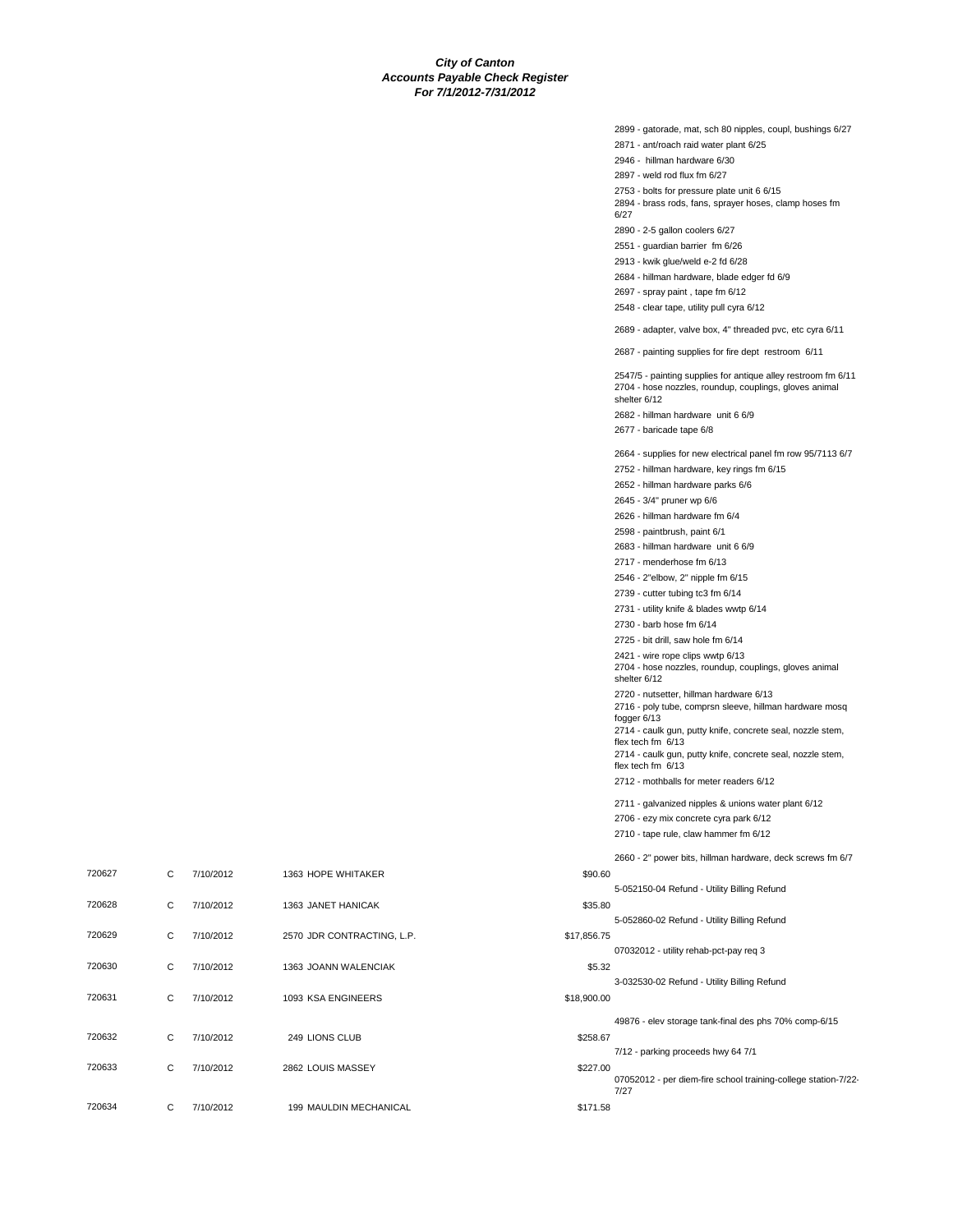|        |   |           |                                                  |             | 2198 - replaced capacitor cpd 6/29                                                                                                   |
|--------|---|-----------|--------------------------------------------------|-------------|--------------------------------------------------------------------------------------------------------------------------------------|
| 720635 | C | 7/10/2012 | 59 MITCHELL WELDING SUPPLY                       | \$60.00     |                                                                                                                                      |
| 720636 | C | 7/10/2012 | 1068 MR D'S #1                                   | \$612.20    | r0671 - cylnder rentals 6/25                                                                                                         |
|        |   |           |                                                  |             | 684415 - unit 34-diesel fuel-fm-5/7                                                                                                  |
|        |   |           |                                                  |             | 357031 - fuel for unit 34-fm-6/26                                                                                                    |
|        |   |           |                                                  |             | 324410 - fuel for unit #81-fm-6/1                                                                                                    |
|        |   |           |                                                  |             | 367203 - diesel fuel for dump truck #5 -streets-5/16                                                                                 |
|        |   |           |                                                  |             | 654578-9 - unit #1-fuel-police-5/31                                                                                                  |
|        |   |           |                                                  |             | 324401 - fuel for garbage truck #81-fm-5/29                                                                                          |
| 720637 | C | 7/10/2012 | 2863 NATHAN WRIGHT                               | \$227.00    | 07052012 - per diem-fire school training-college station-7/22-<br>7/27                                                               |
| 720638 | C | 7/10/2012 | 294 O'REILLY AUTOMOTIVE INC.                     | \$144.64    |                                                                                                                                      |
|        |   |           |                                                  |             | 0891-352390 - air freshener-driven gel-police--b allison-6/14<br>0891-350955 - unit 13-admin-hose assembly-6/7                       |
|        |   |           |                                                  |             | 0891-354469 - brush trk 2-gasket mat-silicone-fire dept-6/25<br>0891-353744 - brush trk 2-threadlocker-lockwashers-fire<br>dept-6/20 |
| 720639 | C | 7/10/2012 | 1991 PERDUE, BRANDON, FIELDER, COLLINS & MOTT LL | \$95.70     | ivc00013931 - attorney's fees for coll fines & fees-muni<br>court-6/27                                                               |
| 720640 | C | 7/10/2012 | 84 POSTMASTER                                    | \$1,006.63  |                                                                                                                                      |
|        |   |           |                                                  |             | 7/12 - postage for permit 1 and permit 171 7/12                                                                                      |
|        |   |           |                                                  |             | 7/12 - postage for permit 1 and permit 171 7/12                                                                                      |
| 720641 | C | 7/10/2012 | 2525 RAY RIDINGS BUICK GMC                       | \$58.00     |                                                                                                                                      |
|        |   |           |                                                  |             | 50578 - inspection unit 31 6/1                                                                                                       |
|        |   |           |                                                  |             | 50631 - inspection haul truck 6/5                                                                                                    |
|        |   |           |                                                  |             | 500723 - inspection unit 102 6/12                                                                                                    |
|        |   |           |                                                  |             | 50725 - inspection unit 10 6/12                                                                                                      |
| 720642 | C | 7/10/2012 | 2157 SANITATION SOLUTIONS                        | \$42,755.93 |                                                                                                                                      |
|        |   |           |                                                  |             | 26x00384 - transfer station mo statement 6/30                                                                                        |
|        |   |           |                                                  |             | 26x00384 - transfer station mo statement 6/30<br>26x00384 - transfer station mo statement 6/30                                       |
|        |   |           |                                                  |             | 26x00384 - transfer station mo statement 6/30                                                                                        |
|        |   |           |                                                  |             | 26x00384 - transfer station mo statement 6/30                                                                                        |
|        |   |           |                                                  |             | 26x00384 - transfer station mo statement 6/30                                                                                        |
|        |   |           |                                                  |             | 26x00384 - transfer station mo statement 6/30                                                                                        |
|        |   |           |                                                  |             | 26x00384 - transfer station mo statement 6/30                                                                                        |
|        |   |           |                                                  |             | 26x00384 - transfer station mo statement 6/30                                                                                        |
|        |   |           |                                                  |             | 26x00384 - transfer station mo statement 6/30                                                                                        |
|        |   |           |                                                  |             | 26x00384 - transfer station mo statement 6/30                                                                                        |
|        |   |           |                                                  |             | 26x00384 - transfer station mo statement 6/30                                                                                        |
|        |   |           |                                                  |             | 26x00384 - transfer station mo statement 6/30                                                                                        |
|        |   |           |                                                  |             | 26x00384 - transfer station mo statement 6/30                                                                                        |
|        |   |           |                                                  |             | 26x00384 - transfer station mo statement 6/30                                                                                        |
| 720643 | C | 7/10/2012 | 2854 STRATEGIC GOVT RESOURCES INC                | \$6,980.44  | 26x00384 - transfer station mo statement 6/30                                                                                        |
|        |   |           |                                                  |             | 6066 - 1/3 prof fee city mgr search-brochure-ad placement-<br>6/29                                                                   |
| 720644 | C | 7/10/2012 | 2731 TITAN SERVICES GROUP                        | \$780.00    |                                                                                                                                      |
|        |   |           |                                                  |             | 1698 - corrected voice recorder archiving cpd 7/3<br>1680 - server, firewall, radio, pc maint-fm-6/27-6/28                           |
|        |   |           |                                                  |             | 1692 - rita's printer-tuned mayor's comp system-7/2                                                                                  |
|        |   |           |                                                  |             | 1692 - rita's printer-tuned mayor's comp system-7/2                                                                                  |
|        |   |           |                                                  |             | 1693 - issues w/lonny's printer & calendar-7/2                                                                                       |
| 720645 | C | 7/10/2012 | 221 TML INTERGOVERNMENTAL RISK POOL              | \$26,992.25 |                                                                                                                                      |
|        |   |           |                                                  |             | 4477-070112 - auto liability quarterly ins prem-jul 12                                                                               |
|        |   |           |                                                  |             | 4477-070112 - auto liability quarterly ins prem-jul 12                                                                               |
|        |   |           |                                                  |             | 4477-070112 - auto liability quarterly ins prem-jul 12                                                                               |
|        |   |           |                                                  |             | 4477-070112 - auto liability quarterly ins prem-jul 12                                                                               |
|        |   |           |                                                  |             |                                                                                                                                      |
|        |   |           |                                                  |             | 4477-070112 - auto liability quarterly ins prem-jul 12                                                                               |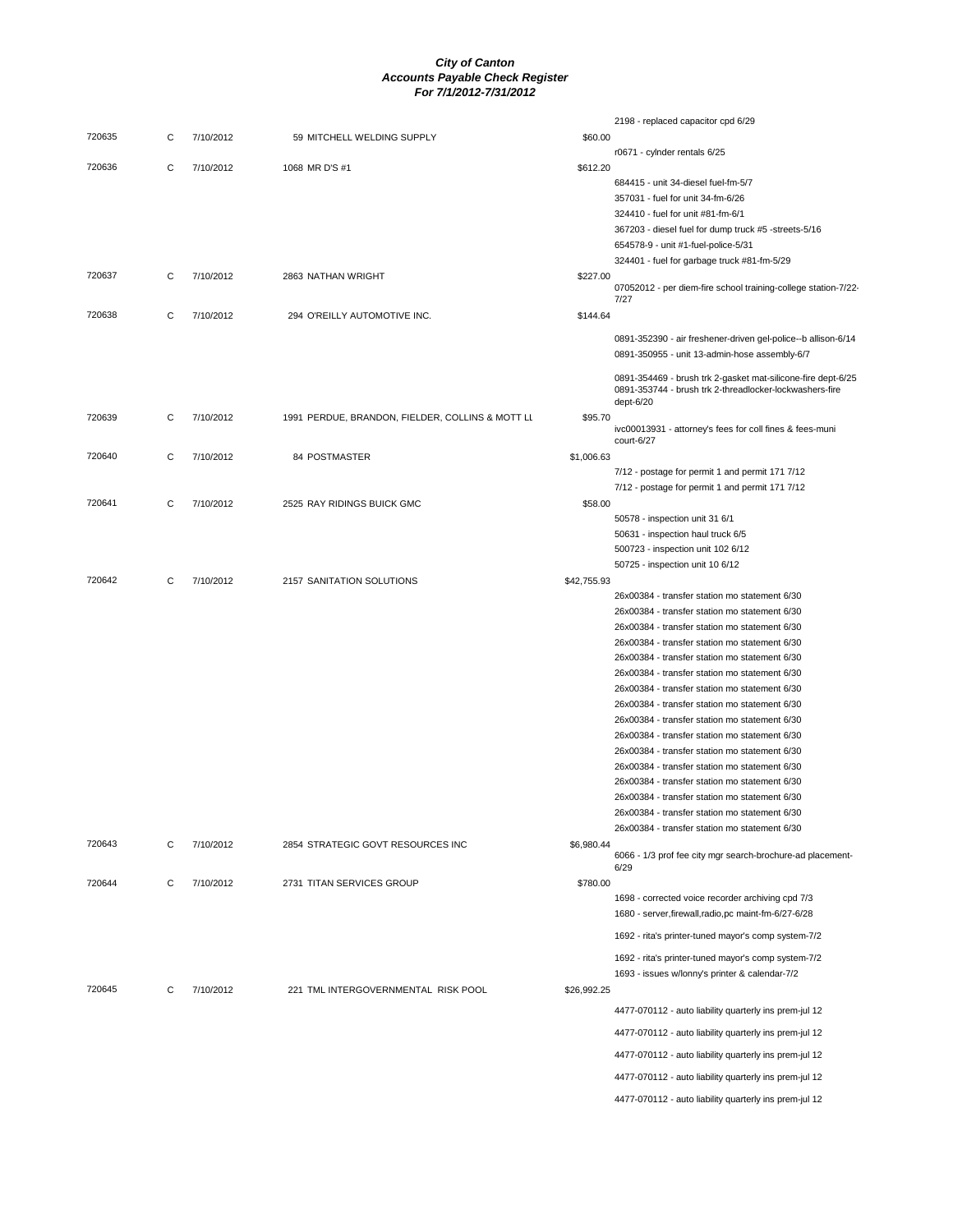4477-070112 - auto liability quarterly ins prem-jul 12 4477-070112 - auto liability quarterly ins prem-jul 12 4477-070112 - auto liability quarterly ins prem-jul 12 4477-070112 - auto liability quarterly ins prem-jul 12 4477-070112 - auto liability quarterly ins prem-jul 12 4477-070112 - auto liability quarterly ins prem-jul 12 4477-070112 - auto liability quarterly ins prem-jul 12 4477-070112 - auto liability quarterly ins prem-jul 12 4477-070112 - auto liability quarterly ins prem-jul 12 4477-070112 - auto liability quarterly ins prem-jul 12 4477-070112 - auto liability quarterly ins prem-jul 12 4477-070112 - auto liability quarterly ins prem-jul 12 4477-070112 - auto liability quarterly ins prem-jul 12 4477-070112 - auto liability quarterly ins prem-jul 12 4477-070112 - auto liability quarterly ins prem-jul 12 4477-070112 - auto liability quarterly ins prem-jul 12 4477-070112 - auto liability quarterly ins prem-jul 12 4477-070112 - auto liability quarterly ins prem-jul 12 4477-070112 - auto liability quarterly ins prem-jul 12 4477-070112 - auto liability quarterly ins prem-jul 12 4477-070112 - auto liability quarterly ins prem-jul 12 4477-070112 - auto liability quarterly ins prem-jul 12 4477-070112 - auto liability quarterly ins prem-jul 12 4477-070112 - auto liability quarterly ins prem-jul 12 4477-070112 - auto liability quarterly ins prem-jul 12 4477-070112 - auto liability quarterly ins prem-jul 12 4477-070112 - auto liability quarterly ins prem-jul 12 4477-070112 - auto liability quarterly ins prem-jul 12 4477-070112 - auto liability quarterly ins prem-jul 12 4477-070112 - auto liability quarterly ins prem-jul 12 4477-070112 - auto liability quarterly ins prem-jul 12 4477-070112 - auto liability quarterly ins prem-jul 12 4477-070112 - auto liability quarterly ins prem-jul 12 4477-070112 - auto liability quarterly ins prem-jul 12 4477-070112 - auto liability quarterly ins prem-jul 12 4477-070112 - auto liability quarterly ins prem-jul 12 4477-070112 - auto liability quarterly ins prem-jul 12 4477-070112 - auto liability quarterly ins prem-jul 12 4477-070112 - auto liability quarterly ins prem-jul 12 4477-070112 - auto liability quarterly ins prem-jul 12 4477-070112 - auto liability quarterly ins prem-jul 12 4477-070112 - auto liability quarterly ins prem-jul 12 4477-070112 - auto liability quarterly ins prem-jul 12 4477-070112 - auto liability quarterly ins prem-jul 12

720646 C 7/10/2012 241 TRACTOR SUPPLY CREDIT PLAN \$392.80

128409 - food, clippers, glove animal shelter 6/6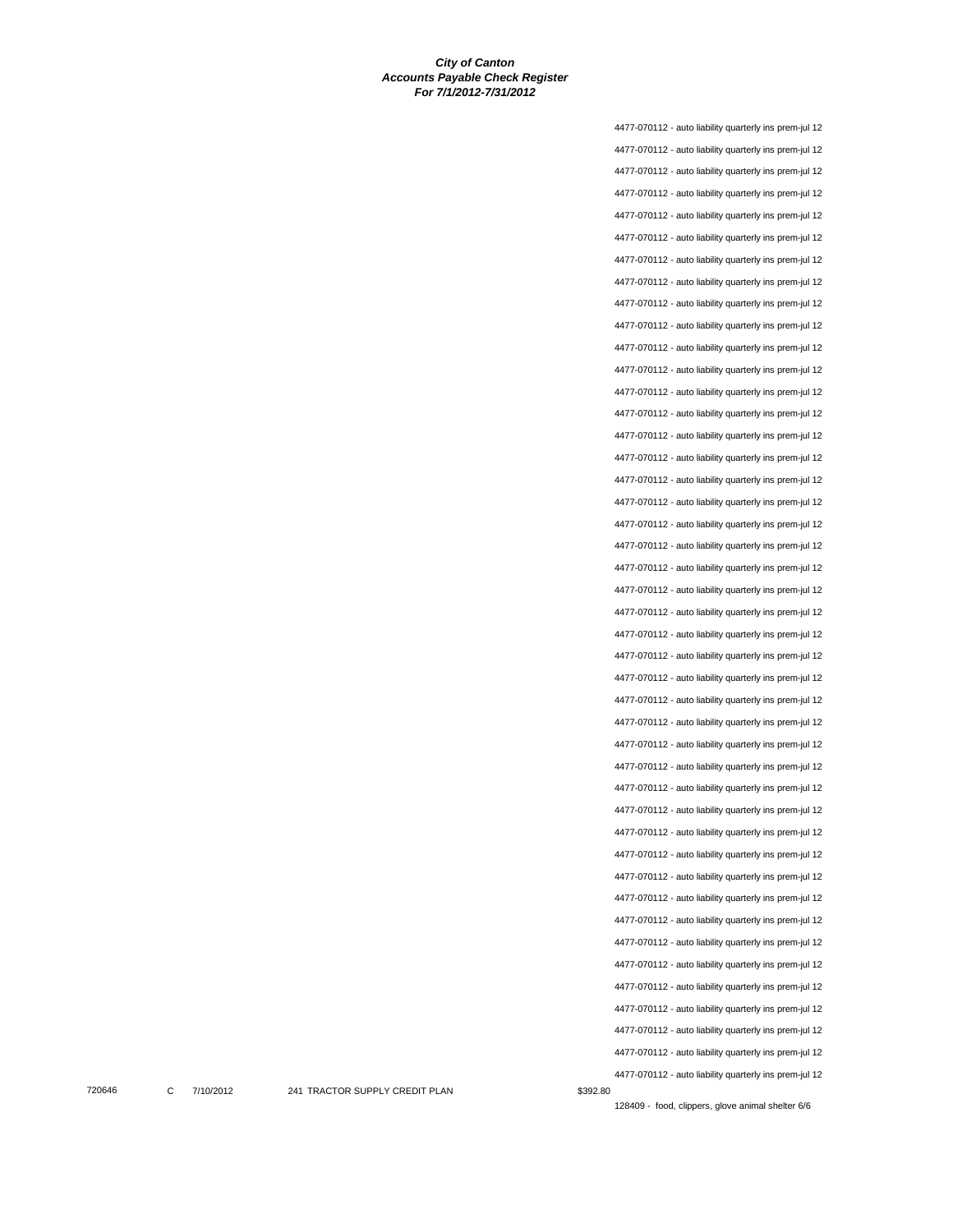|        |   |           |                                            |            | 121974 - smv plastic law style, chain link parks 6/7<br>128548 - safety cones for tractor fm 6/7  |
|--------|---|-----------|--------------------------------------------|------------|---------------------------------------------------------------------------------------------------|
|        |   |           |                                            |            | 128409 - food, clippers, glove animal shelter 6/6                                                 |
|        |   |           |                                            |            | 123441 - hose couplers, pipe couplings fm 6/15                                                    |
|        |   |           |                                            |            | 128409 - food, clippers, glove animal shelter 6/6                                                 |
|        |   |           |                                            |            | 123358 - files for saw blades 6/14                                                                |
|        |   |           |                                            |            | 128798 - pump for cool fan (shop) 6/9                                                             |
|        |   |           |                                            |            | 121771 - hitch pin, smv metal law style unit 47 backhoe 6/6<br>123257 - gw hose wwtp 6/14         |
| 720647 | C | 7/10/2012 | 2515 TRANS-PRO TRANSMISSIONS               | \$1,295.00 |                                                                                                   |
|        |   |           |                                            |            | 7/12 - New Transmission-Unit 17-wtr dist                                                          |
| 720648 | C | 7/10/2012 | 17 VAN ZANDT NEWSPAPER LLC                 | \$452.20   | 285499 - july dry creek landing-fm-6/30                                                           |
|        |   |           |                                            |            | 286708 - 1/2 pg guide-civic ctr-6/30                                                              |
|        |   |           |                                            |            | 287125 - classified-fm-night sec-6/28                                                             |
|        |   |           |                                            |            | 286639 - classified-pt night laborer-fm-6/14                                                      |
|        |   |           |                                            |            | 285313 - bar screen-ad for bid-wwtp-6/7                                                           |
| 720649 | C | 7/10/2012 | 139 VERIZON SOUTHWEST                      | \$1,211.95 | 7/21-840126 - sr citizens mo statement 6/25                                                       |
|        |   |           |                                            |            | 7/12-950823 - fm mo statement 6/25                                                                |
|        |   |           |                                            |            | 7/12-060530 - city hall mo statement 6/28                                                         |
|        |   |           |                                            |            | 7/12-06021 - fd mo statement 6/25                                                                 |
|        |   |           |                                            |            | 7/12-061211 - animal shelter mo statement 6/28                                                    |
|        |   |           |                                            |            | 7/12-38404807 - 903-567-2920 fm mo statement 6/28<br>7/12-040113 - 903-567-0478 mo statement 6/22 |
|        |   |           |                                            |            | 7/12-01499200 - 903-1rt-1706 fm data line 6/25                                                    |
|        |   |           |                                            |            | 7/12-01505003 - 903-1rt-0064 fm data line 6/25                                                    |
|        |   |           |                                            |            | 7/12-28149204 - 903-1rt-6452fm data line 6/25                                                     |
|        |   |           |                                            |            | 7/12-030109 - municipal judge mo statement 6/28                                                   |
| 720653 | C | 7/17/2012 | 1669 BRANDY DEVILLE                        | \$260.29   | 07172012 - CAUSE # 05-00293-CASE # N009204753-<br>BRANDY/STEPHEN                                  |
| 720654 | C | 7/17/2012 | 732 CHRISTINA E RYDER                      | \$193.52   |                                                                                                   |
| 720655 | C | 7/17/2012 | 1593 COLLEEN M BROWN                       | \$69.23    | 07172012 - CAUSE # 04 00514-CHRISTINA/JOE                                                         |
|        |   |           |                                            |            | 07172012 - CAUSE-94211-COLLEEN BROWN/JOEL<br>BROWN--AG CASE#-4591592561                           |
| 720656 | C | 7/17/2012 | 2826 JENNIFER DIANE BRADSHAW               | \$256.94   | 07172012 - james bradshaw/jennifer bradshaw case#11-<br>00787                                     |
|        |   |           |                                            |            | 07172012 - james bradshaw/jennifer bradshaw case#11-<br>00787                                     |
| 720657 | C | 7/17/2012 | 134 MY CREDIT UNION                        | \$320.00   |                                                                                                   |
|        |   |           |                                            |            | 07172012 - EMPLOYEE DIRECT SAVINGS DEPOSIT                                                        |
|        |   |           |                                            |            | 07172012 - EMPLOYEE DIRECT SAVINGS DEPOSIT                                                        |
|        |   |           |                                            |            | 07172012 - EMPLOYEE DIRECT SAVINGS DEPOSIT                                                        |
|        |   |           |                                            |            | 07172012 - EMPLOYEE DIRECT SAVINGS DEPOSIT                                                        |
|        |   |           |                                            |            | 07172012 - EMPLOYEE DIRECT SAVINGS DEPOSIT                                                        |
|        |   |           |                                            |            | 07172012 - EMPLOYEE DIRECT SAVINGS DEPOSIT                                                        |
|        |   |           |                                            |            | 07172012 - EMPLOYEE DIRECT SAVINGS DEPOSIT                                                        |
| 720658 | C | 7/17/2012 | 2703 OKLAHOMA DEPARTMENT OF HUMAN SERVICES | \$157.86   | 07172012 - OK IV-D #000497748001 G & E CORNWELL<br>CHILD SUPPORT                                  |
| 720659 | C | 7/17/2012 | 1918 ROBIN MICHELLE ALLISON                | \$230.77   | 07172012 - CASE-09-00132-ROBIN ALLISON/BRAD<br><b>ALLISON</b>                                     |
| 720660 | C | 7/17/2012 | 2736 State Disbursement Unit               | \$138.46   | 07172012 - cause #CV38856/dana/j phillips                                                         |
| 720661 | C | 7/21/2012 | 2759 APPLIED TECHNOLOGIES                  | \$285.00   |                                                                                                   |
|        |   |           |                                            |            | 06662272 - 2 lubricators-wwtp-7/5                                                                 |
|        |   |           |                                            |            | 06662248 - 2 hand tools-wwtp-7/3                                                                  |
| 720662 | C | 7/21/2012 | 1796 AUGUST INDUSTRIES, INC.               | \$644.50   |                                                                                                   |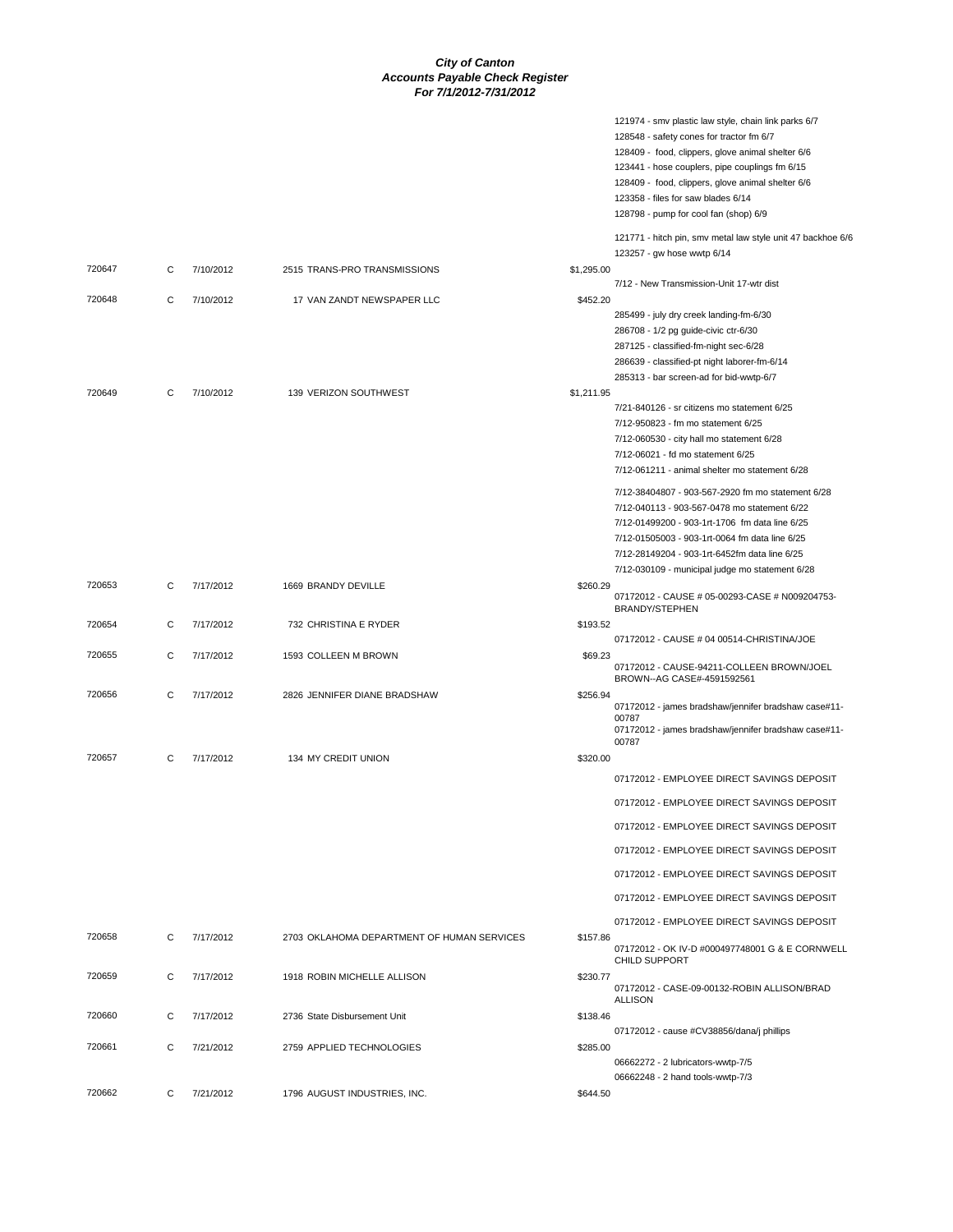|        |   |           |                                        |             | 027033 - quarterly air test on bauer mariner air system-fire-                                                |
|--------|---|-----------|----------------------------------------|-------------|--------------------------------------------------------------------------------------------------------------|
| 720663 |   |           |                                        |             | 7/2                                                                                                          |
|        | С | 7/21/2012 | 1454 BUDGET BUSINESS SYSTEMS           | \$35.00     | 2085 - copier lease-muni court-5/1                                                                           |
| 720664 | C | 7/21/2012 | 1496 CARD SERVICES-CITY OF CANTON-0093 | \$3,308.17  |                                                                                                              |
|        |   |           |                                        |             | 3011 - Ik6400 fm 6/6                                                                                         |
|        |   |           |                                        |             | 1217737700 - 18" mower blades for grasshopper fm &                                                           |
|        |   |           |                                        |             | parks 6/25<br>1217737700 - 18" mower blades for grasshopper fm &                                             |
|        |   |           |                                        |             | parks 6/25                                                                                                   |
|        |   |           |                                        |             | 6693 - gatorade fm 6/26                                                                                      |
|        |   |           |                                        |             | 18342 - speakers for pa system fm 6/21                                                                       |
|        |   |           |                                        |             | cs0612871 - 2012 directory convention south fm 6/22                                                          |
|        |   |           |                                        |             | cp2423 - wire for pa system fm 6/20                                                                          |
|        |   |           |                                        |             | 1818412 - clarks flea mkt books fm 6/20                                                                      |
|        |   |           |                                        |             | 7/12-5 - fuel (circle k) for fm 6/16                                                                         |
|        |   |           |                                        |             | 7/12-4 - material for pesticide license exam (agrilife) b<br>stewart fm 6/14                                 |
|        |   |           |                                        |             | 3428004 - breaker boxes lowes - fm 6/11                                                                      |
|        |   |           |                                        |             | 7/12-3 - fuel circle k r hammack winnie fm 6/9                                                               |
|        |   |           |                                        |             |                                                                                                              |
|        |   |           |                                        |             | 90126654-1 - jacket (sportsman guide) animal shelter 7/3                                                     |
|        |   |           |                                        |             | 4682178-32564546 - postage (stamps.com) cpd 6/25<br>626663 - fuel shell houston -tmccp conf seymore, johnson |
|        |   |           |                                        |             | 6/8                                                                                                          |
|        |   |           |                                        |             | 2024667 - fuel racetrack r hammack winnie fm 6/10                                                            |
|        |   |           |                                        |             | 20205 - classen buck on line class j phillips cpd 6/27                                                       |
|        |   |           |                                        |             | 7/12 - newly elected officials conference stewart, burrage,<br>yarbrough 7/20                                |
|        |   |           |                                        |             | 3471688694 - tmccp conf - houston seymore, johson 6/6-                                                       |
|        |   |           |                                        |             | 6/8                                                                                                          |
|        |   |           |                                        |             | 9228895293 - printer (staples) t perry animal shelter 6/12                                                   |
|        |   |           |                                        |             | 20012 - classic buck semin on line class m king cpd 9/13                                                     |
|        |   |           |                                        |             | 7/12-1 - material for pesticide license exam (agrilife) j adams                                              |
|        |   |           |                                        |             | 6/13<br>7/12-2 - legal pads (reliable) cpd 6/25                                                              |
|        |   |           |                                        |             | f2322688 - pet grooming supplies (pet edge) anim shelt                                                       |
|        |   |           |                                        |             | 6/21                                                                                                         |
| 720666 | С | 7/21/2012 | 92 CARQUEST AUTO PARTS                 | \$123.64    |                                                                                                              |
|        |   |           |                                        |             | 7979-106363 - 1/8 in clip, 80w 90 gl-5 qt unit 106 fm 6/20                                                   |
|        |   |           |                                        |             | 7979-106279 - bug wash, antifreeze, oil, power steering                                                      |
|        |   |           |                                        |             | fluid parks trucks 6/19                                                                                      |
|        |   |           |                                        |             | 7979-106318 - battery terminal lug-electric golf cart fm 6/19                                                |
|        |   |           |                                        |             | 7979-106680 - clutch cycling sw unit 3 fm 6/28                                                               |
|        |   |           |                                        |             | 7979-106424 - fuel filter booster truck fm 6/22                                                              |
| 720667 | С | 7/21/2012 | 189 COMPLETE BUSINESS SYSTEMS          | \$198.33    |                                                                                                              |
|        |   |           |                                        |             | 414076 - copier lease-city hall-7/11                                                                         |
| 720668 | С | 7/21/2012 | 1732 CERIDIAN BENEFIT SERVICES         | \$87.10     |                                                                                                              |
|        |   |           |                                        |             | 332286673 - cobra mo statement 7/                                                                            |
| 720669 | С | 7/21/2012 | 156 CONTINENTAL RESEARCH CORP.         | \$214.00    | 371901-crc-1 - 24 bottles quik foam-wwtp-7/3                                                                 |
| 720670 | С | 7/21/2012 | 1960 DIRECT ENERGY BUSINESS-DALLAS     | \$12,075.07 |                                                                                                              |
|        |   |           |                                        |             | 7/12-1060519 - direct energy mo statement 7/3                                                                |
|        |   |           |                                        |             | 7/12-1060721 - direct energy stmt-7/10                                                                       |
|        |   |           |                                        |             | 7/12-1060721 - direct energy stmt-7/10                                                                       |
|        |   |           |                                        |             | 7/12-1060721 - direct energy stmt-7/10                                                                       |
|        |   |           |                                        |             | 7/12-1060519 - direct energy mo statement 7/3                                                                |
|        |   |           |                                        |             | 7/12-1060721 - direct energy stmt-7/10                                                                       |
|        |   |           |                                        |             | 7/12-1060519 - direct energy mo statement 7/3                                                                |
|        |   |           |                                        |             | 7/12-1060519 - direct energy mo statement 7/3                                                                |
| 720671 | С | 7/21/2012 | 222 DIXIE PAPER CO. INC.               | \$5,477.34  |                                                                                                              |
|        |   |           |                                        |             | 337422 - 4 oz bowl block w/hanger fm 6/26                                                                    |
|        |   |           |                                        |             | 337642 - shower curtains for bathrooms fm 6/27                                                               |
|        |   |           |                                        |             | 333943 - toilet seat covers fm 6/12                                                                          |
|        |   |           |                                        |             | 332113 - cleaning supplies for bathrooms fm 6/5                                                              |
|        |   |           |                                        |             | 332544 - batteries fm 6/6                                                                                    |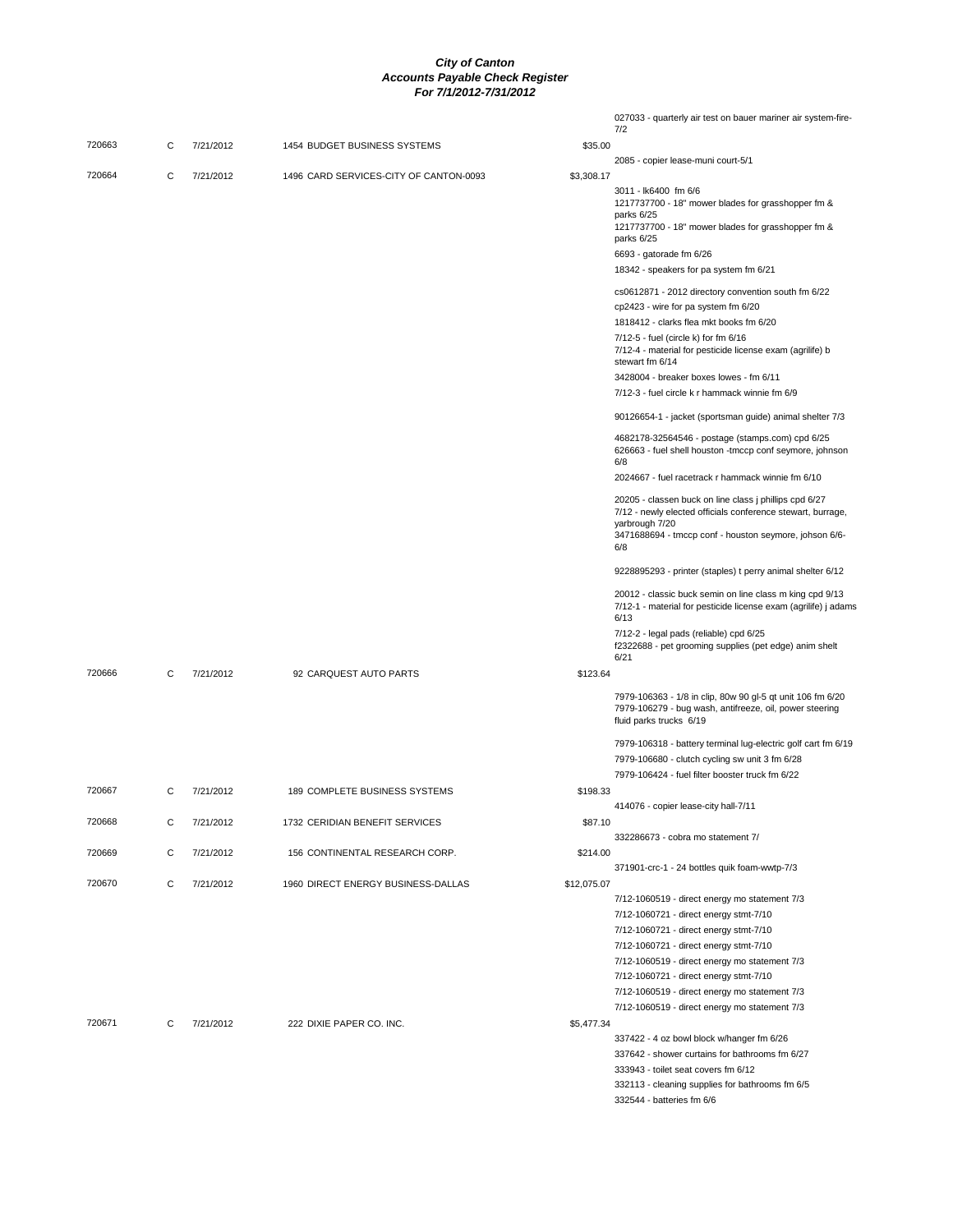|        |   |           |                                    |              | 332546 - wet/dry frame, adjust handle, microfiber pad fm<br>6/6<br>332918 - bathroom supplies fm 6/7<br>333170 - bathroom supplies fm 6/8                                                                                                                                                                                             |
|--------|---|-----------|------------------------------------|--------------|---------------------------------------------------------------------------------------------------------------------------------------------------------------------------------------------------------------------------------------------------------------------------------------------------------------------------------------|
| 720672 | C | 7/21/2012 | 827 DURABLE COMPONENT TECH         | \$294.02     |                                                                                                                                                                                                                                                                                                                                       |
|        |   |           |                                    |              | 371902-dct-3 - 5 punches-wwtp-7/11<br>371902-dct-1 - set of files-wk on bolt holes, plant maint-wwtp-<br>7/3                                                                                                                                                                                                                          |
|        |   |           |                                    |              | 371902-dct-2 - lift air pin, hose clamps, goggles-wwtp-7/5                                                                                                                                                                                                                                                                            |
|        |   |           |                                    |              | 371902-dct-2 - lift air pin, hose clamps, goggles-wwtp-7/5                                                                                                                                                                                                                                                                            |
| 720673 | С | 7/21/2012 | 826 EAST TEXAS CABLE               | \$50.95      | 7/12-005299 - monthly internet-fire dept-6/27                                                                                                                                                                                                                                                                                         |
| 720674 | С | 7/21/2012 | 1247 ELLIOTT ELECTRIC SUPPLY       | \$495.06     |                                                                                                                                                                                                                                                                                                                                       |
|        |   |           |                                    |              | 24-12772-01 - 400w ed 28 metal halide ems build 6/27<br>24-12773-01 - 175w ed28 metal halide. 175w mh quad tap<br>ballast 6/27<br>24-12774-01 - deep molded, duplex recept, steel locknuts,<br>comm dupl rec 6/27<br>24-12781-01 - mh multi tap ballast fm 6/29<br>24-13119-01 - jouneryman high, maroon replacement tools<br>fm 6/29 |
| 720675 | С | 7/21/2012 | 35 ETTL ENGINEERS & CONSULTANTS    | \$493.25     |                                                                                                                                                                                                                                                                                                                                       |
|        |   |           |                                    |              | 12107000031 - woodland culvert-soil sampling svcs-7/6                                                                                                                                                                                                                                                                                 |
| 720676 | С | 7/21/2012 | 2797 FEE SMITH SHARP & VITULLO LLP | \$1,305.20   |                                                                                                                                                                                                                                                                                                                                       |
| 720677 | C | 7/21/2012 | 1733 FIRST NATIONAL BANK OF CANTON | \$3,772.08   | 07172012 - zanbaka vs city-7/13                                                                                                                                                                                                                                                                                                       |
|        |   |           |                                    |              | 7/12 - princ & int loan #828593500 tx dot prop 7/12                                                                                                                                                                                                                                                                                   |
|        |   |           |                                    |              | 7/12 - princ & int loan #828593500 tx dot prop 7/12                                                                                                                                                                                                                                                                                   |
| 720678 | С | 7/21/2012 | 2067 FOUR BROTHERS                 | \$90.73      | c3118039 - lawnmower parts-fm-6/19                                                                                                                                                                                                                                                                                                    |
| 720679 | С | 7/21/2012 | 2652 GOOLSBEE TIRE                 | \$426.60     |                                                                                                                                                                                                                                                                                                                                       |
| 720680 | C | 7/21/2012 | 1342 GUARDIAN LIFE                 | \$2,075.68   | 1-gs55302 - unit 13-4 new tires-admin-6/27                                                                                                                                                                                                                                                                                            |
|        |   |           |                                    |              | 8/12 - guardian mo stmt-aug 12                                                                                                                                                                                                                                                                                                        |
|        |   |           |                                    |              | 8/12 - guardian mo stmt-aug 12                                                                                                                                                                                                                                                                                                        |
|        |   |           |                                    |              | 8/12 - guardian mo stmt-aug 12                                                                                                                                                                                                                                                                                                        |
|        |   |           |                                    |              | 8/12 - guardian mo stmt-aug 12                                                                                                                                                                                                                                                                                                        |
|        |   |           |                                    |              | 8/12 - guardian mo stmt-aug 12                                                                                                                                                                                                                                                                                                        |
|        |   |           |                                    |              | 8/12 - guardian mo stmt-aug 12<br>8/12 - guardian mo stmt-aug 12                                                                                                                                                                                                                                                                      |
|        |   |           |                                    |              | 8/12 - guardian mo stmt-aug 12                                                                                                                                                                                                                                                                                                        |
|        |   |           |                                    |              | 8/12 - guardian mo stmt-aug 12                                                                                                                                                                                                                                                                                                        |
|        |   |           |                                    |              | 8/12 - guardian mo stmt-aug 12                                                                                                                                                                                                                                                                                                        |
|        |   |           |                                    |              | 8/12 - guardian mo stmt-aug 12                                                                                                                                                                                                                                                                                                        |
|        |   |           |                                    |              | 8/12 - guardian mo stmt-aug 12                                                                                                                                                                                                                                                                                                        |
|        |   |           |                                    |              | 8/12 - guardian mo stmt-aug 12                                                                                                                                                                                                                                                                                                        |
|        |   |           |                                    |              | 8/12 - guardian mo stmt-aug 12                                                                                                                                                                                                                                                                                                        |
|        |   |           |                                    |              | 8/12 - guardian mo stmt-aug 12                                                                                                                                                                                                                                                                                                        |
|        |   |           |                                    |              | 8/12 - guardian mo stmt-aug 12                                                                                                                                                                                                                                                                                                        |
|        |   |           |                                    |              | 8/12 - guardian mo stmt-aug 12                                                                                                                                                                                                                                                                                                        |
|        |   |           |                                    |              | 8/12 - guardian mo stmt-aug 12<br>8/12 - guardian mo stmt-aug 12                                                                                                                                                                                                                                                                      |
|        |   |           |                                    |              | 8/12 - guardian mo stmt-aug 12                                                                                                                                                                                                                                                                                                        |
|        |   |           |                                    |              | 8/12 - guardian mo stmt-aug 12                                                                                                                                                                                                                                                                                                        |
|        |   |           |                                    |              | 8/12 - guardian mo stmt-aug 12                                                                                                                                                                                                                                                                                                        |
| 720681 | С | 7/21/2012 | 42 GW OIL COMPANY                  | \$787.50     |                                                                                                                                                                                                                                                                                                                                       |
|        |   |           |                                    |              | 7/12-1 - diesel for fm 6/27                                                                                                                                                                                                                                                                                                           |
| 720682 | С | 7/21/2012 | 107 HOYT BREATHING AIR PROD.       | \$103,332.72 | 26474 - Air Packs & SCBA Equipment                                                                                                                                                                                                                                                                                                    |
| 720683 | С | 7/21/2012 | 199 MAULDIN MECHANICAL             | \$106.50     |                                                                                                                                                                                                                                                                                                                                       |
|        |   |           |                                    |              | 2211 - replaced capacitor & freon-ac units-city hall-7/11                                                                                                                                                                                                                                                                             |
| 720684 | C | 7/21/2012 | 2869 MICKEY BOYETT                 | \$10.00      |                                                                                                                                                                                                                                                                                                                                       |
| 720685 | С | 7/21/2012 | 124 MUFFLER & HITCH SHOP           | \$50.00      | 11376 - overpmt of citation fees-docket cmc-120731                                                                                                                                                                                                                                                                                    |
|        |   |           |                                    |              |                                                                                                                                                                                                                                                                                                                                       |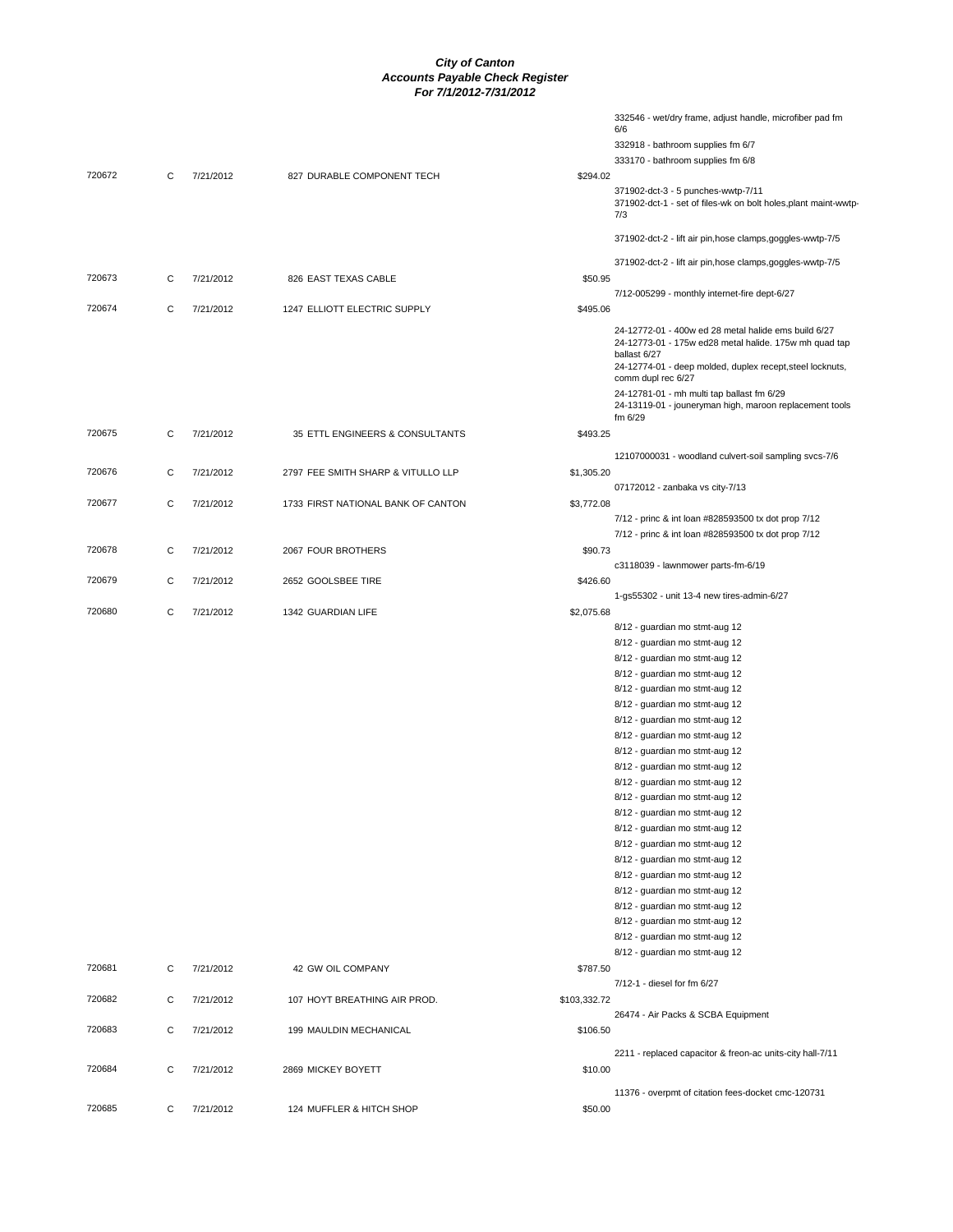|        |   |           |                                         |             | 105/9458 - install light bar I cluck truck 7/10                                    |
|--------|---|-----------|-----------------------------------------|-------------|------------------------------------------------------------------------------------|
| 720686 | С | 7/21/2012 | 2871 MYCO MACHINE                       | \$268.95    | 4018 - gas cap, push arm bolt, 60" blades, wheel/tire-mower-                       |
|        |   |           |                                         |             | parks-7/8                                                                          |
| 720687 | C | 7/21/2012 | 1349 NORTHEAST TEXAS FARMERS CO-OP      | \$198.92    |                                                                                    |
|        |   |           |                                         |             | 288574 - unit 72-tractor-repair innertubes-fm-6/1                                  |
|        |   |           |                                         |             | 291312 - tire shop labor-police-6/25                                               |
|        |   |           |                                         |             | 289397 - tire shop labor-police-unit 01-6/8                                        |
|        |   |           |                                         |             | 291236 - unit 48-tire repair-tractor-water dist-6/25                               |
|        |   |           |                                         |             | 289819 - unit 55-fm tractor-tire repair-6/12                                       |
|        |   |           |                                         |             | 289503 - unit 10-water dist-tire repair-6/8                                        |
|        |   |           |                                         |             | 289180 - skid steer-fm-tire repair-6/6                                             |
|        |   |           |                                         |             | 288823 - fm trailer-tire repair-6/4                                                |
|        |   |           |                                         |             | 289154 - unit 101-fm-tire repair-6/6                                               |
| 720688 | С | 7/21/2012 | 1421 OEM SUPPLIES                       | \$618.03    | 63280-12 - 3 toners-coc-7/3                                                        |
|        | C |           |                                         |             |                                                                                    |
| 720689 |   | 7/21/2012 | 216 PAETEC COMMUNICATIONS INC           | \$1,446.11  | 4363732 - paetec mo phone stmt-7/12                                                |
|        |   |           |                                         |             | 4363732 - paetec mo phone stmt-7/12                                                |
|        |   |           |                                         |             | 4363732 - paetec mo phone stmt-7/12                                                |
|        |   |           |                                         |             | 4363732 - paetec mo phone stmt-7/12                                                |
|        |   |           |                                         |             | 4363732 - paetec mo phone stmt-7/12                                                |
|        |   |           |                                         |             | 4363732 - paetec mo phone stmt-7/12                                                |
|        |   |           |                                         |             | 4363732 - paetec mo phone stmt-7/12                                                |
| 720690 | C | 7/21/2012 | 960 PAGE NURSERY & LANDSCAPING          | \$105.00    |                                                                                    |
|        |   |           |                                         |             | 7/12 - repair sprinkler valve at log cabin fm 7/10                                 |
| 720691 | С | 7/21/2012 | 1867 QUILL CORPORATION                  | \$355.00    |                                                                                    |
|        |   |           |                                         |             | 4091733 - copy paper 6/29                                                          |
| 720692 | C | 7/21/2012 | 771 RED BUD SUPPLY, INC                 | \$341.86    |                                                                                    |
|        |   |           |                                         |             | 120125 - 24" stop sign 6/29                                                        |
| 720693 | C | 7/21/2012 | 2872 RED RIVER SPECIALTIES INC          | \$73.50     |                                                                                    |
|        |   |           |                                         |             | 386203 - herbicides, equip, personnel for vegetation mgmt-<br>7/18                 |
| 720694 | С | 7/21/2012 | 391 REDI NATIONAL PEST ELIMINATORS      | \$200.00    |                                                                                    |
|        |   |           |                                         |             | 7/12 - annual termite renewal 7/12                                                 |
| 720695 | С | 7/21/2012 | 2853 JERRY YARBROUGH                    | \$63.27     |                                                                                    |
|        |   |           |                                         |             | 07092012 - r yarbrough-mileage to hot topics-seminar-dallas-                       |
|        |   |           |                                         |             | 6/29                                                                               |
| 720696 | C | 7/21/2012 | 66 SITE SANITATION SERVICE              | \$360.00    |                                                                                    |
|        |   |           |                                         |             | 7/12 - portable toilet rentals 7/5                                                 |
|        |   |           |                                         |             | 7/12 - portable toilet rentals 7/5                                                 |
|        |   |           |                                         |             | 7/12 - portable toilet rentals 7/5                                                 |
|        |   |           |                                         |             | 7/12 - portable toilet rentals 7/5                                                 |
| 720697 | C | 7/21/2012 | 1987 SPRINT                             | \$1,157.85  |                                                                                    |
|        |   |           |                                         |             | 7/12-662195799 - sprint mo stmt-7/12<br>7/12-662195799 - sprint mo stmt-7/12       |
|        |   |           |                                         |             | 7/12-662195799 - sprint mo stmt-7/12                                               |
|        |   |           |                                         |             | 7/12-662195799 - sprint mo stmt-7/12                                               |
|        |   |           |                                         |             | 7/12-662195799 - sprint mo stmt-7/12                                               |
|        |   |           |                                         |             | 7/12-662195799 - sprint mo stmt-7/12                                               |
|        |   |           |                                         |             | 7/12-662195799 - sprint mo stmt-7/12                                               |
|        |   |           |                                         |             | 7/12-662195799 - sprint mo stmt-7/12                                               |
|        |   |           |                                         |             | 7/12-662195799 - sprint mo stmt-7/12                                               |
|        |   |           |                                         |             | 7/12-662195799 - sprint mo stmt-7/12                                               |
|        |   |           |                                         |             | 7/12-662195799 - sprint mo stmt-7/12                                               |
|        |   |           |                                         |             | 7/12-662195799 - sprint mo stmt-7/12                                               |
|        |   |           |                                         |             | 7/12-662195799 - sprint mo stmt-7/12                                               |
|        |   |           |                                         |             | 7/12-662195799 - sprint mo stmt-7/12                                               |
| 720698 | C | 7/21/2012 | 52 STATE COMPTROLLER                    | \$10,994.61 |                                                                                    |
|        |   |           |                                         |             | qtrend06302012 - state crim costs & fees-qtr rep end                               |
| 720699 |   |           |                                         |             | 06302012                                                                           |
|        |   |           |                                         |             |                                                                                    |
|        | C | 7/21/2012 | 1650 TEXAS MUNICIPAL COURTS ASSOCIATION | \$100.00    |                                                                                    |
|        |   |           |                                         |             | 07012012 - m richard-dues-fiscal yr-2013                                           |
|        |   |           |                                         |             | 07012012 2 - I durham-dues-fiscal yr 2013                                          |
| 720700 | C | 7/21/2012 | 2731 TITAN SERVICES GROUP               | \$2,330.00  | 1717 - re-imaged systs performed firewall maint, addr<br>archiving issues cpd 7/12 |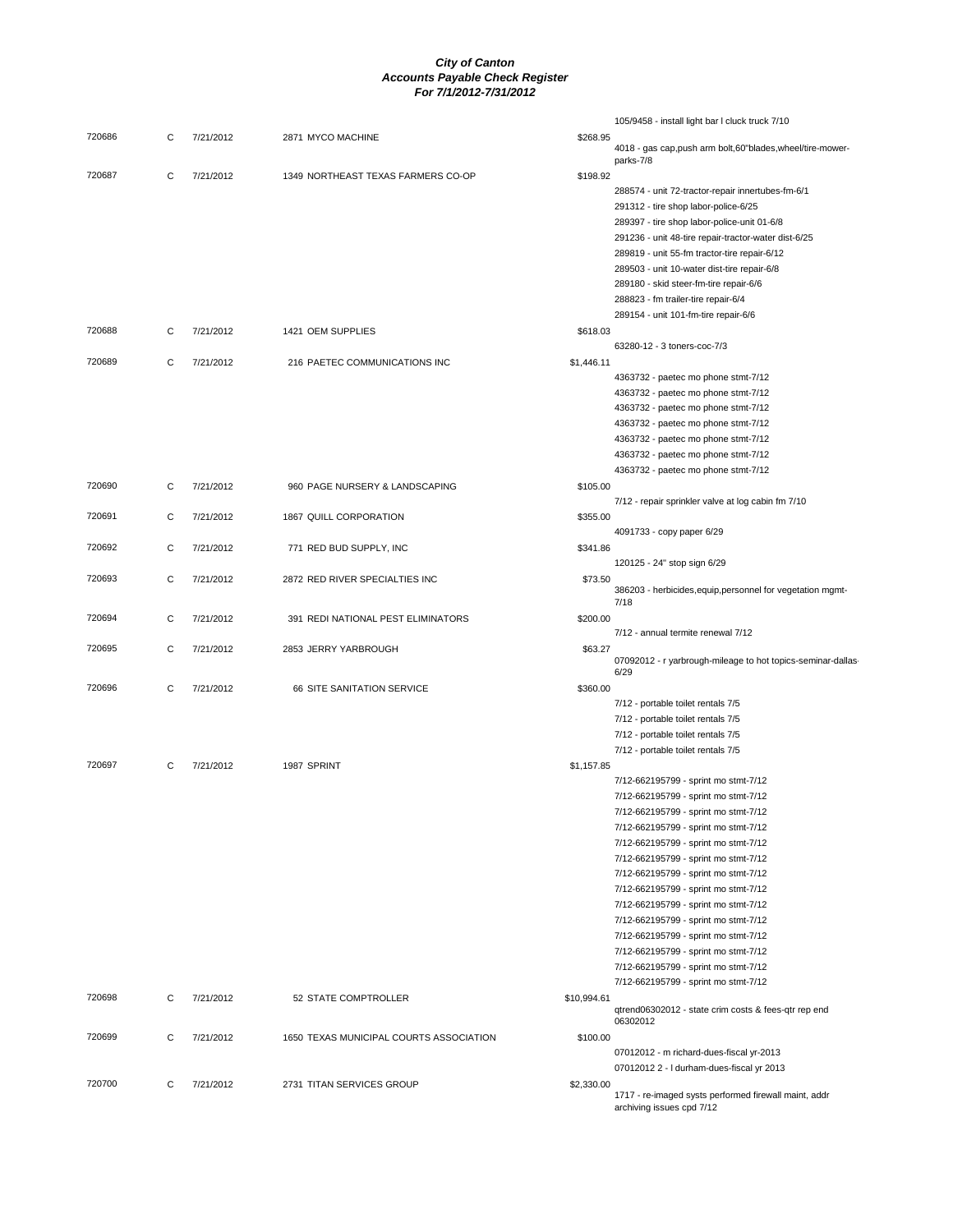1705 - corrected ptin spooler cpd 7/9 1712 - symantec endpoint 12 rl-1 yr renewal-7/12

|        |   |           |                                   |            | 1716 - corr network fail & replace switch at animal shelter<br>7/12          |
|--------|---|-----------|-----------------------------------|------------|------------------------------------------------------------------------------|
| 720701 | С | 7/21/2012 | <b>2870 TLO LLC</b>               | \$1.00     |                                                                              |
|        |   |           |                                   |            | 6/12-579592 - person search-statement-muni court-7/1                         |
| 720702 | С | 7/21/2012 | 2556 TRINITY MATERIALS, INC.      | \$695.48   |                                                                              |
|        |   |           |                                   |            | 268403 - 1 3/4 flex base-streets-7/9                                         |
| 720703 | C | 7/21/2012 | 79 TRINITY VALLEY ELEC COOP       | \$168.73   |                                                                              |
|        |   |           |                                   |            | 7/12-30043297002 - artesian well mo statement 7/9                            |
|        |   |           |                                   |            | 7/12-30443297004 - burnett trail mo statement 7/9                            |
|        |   |           |                                   |            | 7/12-30043297006 - fm 2909-mo elec stmt-7/12                                 |
| 720704 | С | 7/21/2012 | 200 UNITED SYSTEMS TECHNOLOGY INC | \$29.60    |                                                                              |
| 720705 | С | 7/21/2012 | 1531 UTILITY DATA SYSTEMS INC     | \$1,378.00 | 69000 - ebill postage 6/30                                                   |
|        |   |           |                                   |            | 7172 - mcrs software support-yearly-muni court-7/1                           |
| 720706 | С | 7/21/2012 | 218 VAN ZANDT INTERNET            | \$24.00    |                                                                              |
|        |   |           |                                   |            | i16866 - annual domain for website 7/2                                       |
| 720707 | C | 7/21/2012 | 139 VERIZON SOUTHWEST             | \$457.58   |                                                                              |
|        |   |           |                                   |            | 7/12-090213 - coc mo statement 7/1                                           |
|        |   |           |                                   |            | 7/12-2867559669 - 903-567-0484-FM-mo stmt-7/10                               |
|        |   |           |                                   |            | 7/12-990304 - 903-567-1962 fm mo statement 7/4                               |
|        |   |           |                                   |            | 8/12-061031 - 903-567-4854-FM-mo stmt-7/10                                   |
| 720708 | С | 7/21/2012 | 100 WALLACE & MURRAY              | \$50.00    |                                                                              |
|        |   |           |                                   |            | 917 - bonding renewal-7/3                                                    |
| 720709 | C | 7/21/2012 | 442 WEBSTER VETERINARY SUPPLY INC | \$17.00    | 869-1212727 - cephalexin caps, prednisone-anim shelter-                      |
|        |   |           |                                   |            | 7/10                                                                         |
|        |   |           |                                   |            | 890/1403600 - prednisone-anim shelter-7/10                                   |
| 720711 | C | 7/27/2012 | 319 EAGER BEAVER                  | \$2,625.00 |                                                                              |
|        |   |           |                                   |            | 8/12 - removal trees & stumps 7/26<br>8/12 - removal trees & stumps 7/26     |
|        |   |           |                                   |            | 8/12 - removal trees & stumps 7/26                                           |
| 720712 | С | 7/27/2012 | 1473 GUARDIAN FLEX PLAN           | \$200.00   |                                                                              |
|        |   |           |                                   |            | 191246 - guardian flex plan-jun 2012                                         |
|        |   |           |                                   |            | 191246 - guardian flex plan-jun 2012                                         |
|        |   |           |                                   |            | 191246 - guardian flex plan-jun 2012                                         |
|        |   |           |                                   |            | 191246 - guardian flex plan-jun 2012                                         |
|        |   |           |                                   |            | 191246 - guardian flex plan-jun 2012                                         |
|        |   |           |                                   |            | 191246 - guardian flex plan-jun 2012<br>191246 - guardian flex plan-jun 2012 |
|        |   |           |                                   |            | 191246 - guardian flex plan-jun 2012                                         |
|        |   |           |                                   |            | 191246 - guardian flex plan-jun 2012                                         |
|        |   |           |                                   |            | 191246 - guardian flex plan-jun 2012                                         |
|        |   |           |                                   |            | 191246 - guardian flex plan-jun 2012                                         |
|        |   |           |                                   |            | 191246 - guardian flex plan-jun 2012                                         |
|        |   |           |                                   |            | 191246 - guardian flex plan-jun 2012                                         |
|        |   |           |                                   |            | 191246 - guardian flex plan-jun 2012                                         |
|        |   |           |                                   |            | 191246 - guardian flex plan-jun 2012<br>191246 - guardian flex plan-jun 2012 |
| 720713 | С | 7/27/2012 | 2873 T-N-T CARPORTS INC           | \$1,215.00 |                                                                              |
|        |   |           |                                   |            | 1579 - Build Shed in WWTP-7/19                                               |
| 720714 | C | 7/31/2012 | 1669 BRANDY DEVILLE               | \$260.29   |                                                                              |
|        |   |           |                                   |            | 07312012 - CAUSE # 05-00293-CASE # N009204753-<br>BRANDY/STEPHEN             |
| 720715 | С | 7/31/2012 | 732 CHRISTINA E RYDER             | \$193.52   |                                                                              |
|        |   |           |                                   |            | 07312012 - CAUSE # 04 00514-CHRISTINA/JOE                                    |
| 720716 | С | 7/31/2012 | 1593 COLLEEN M BROWN              | \$69.23    |                                                                              |
|        |   |           |                                   |            | 07312012 - CAUSE-94211-COLLEEN BROWN/JOEL                                    |
| 720717 | C | 7/31/2012 | 2826 JENNIFER DIANE BRADSHAW      | \$256.94   | BROWN--AG CASE#-4591592561                                                   |
|        |   |           |                                   |            | 07312012 - james bradshaw/jennifer bradshaw case#11-                         |
|        |   |           |                                   |            | 00787<br>07312012 - james bradshaw/jennifer bradshaw case#11-                |
|        |   |           |                                   |            | 00787                                                                        |
| 720718 | С | 7/31/2012 | 134 MY CREDIT UNION               | \$320.00   |                                                                              |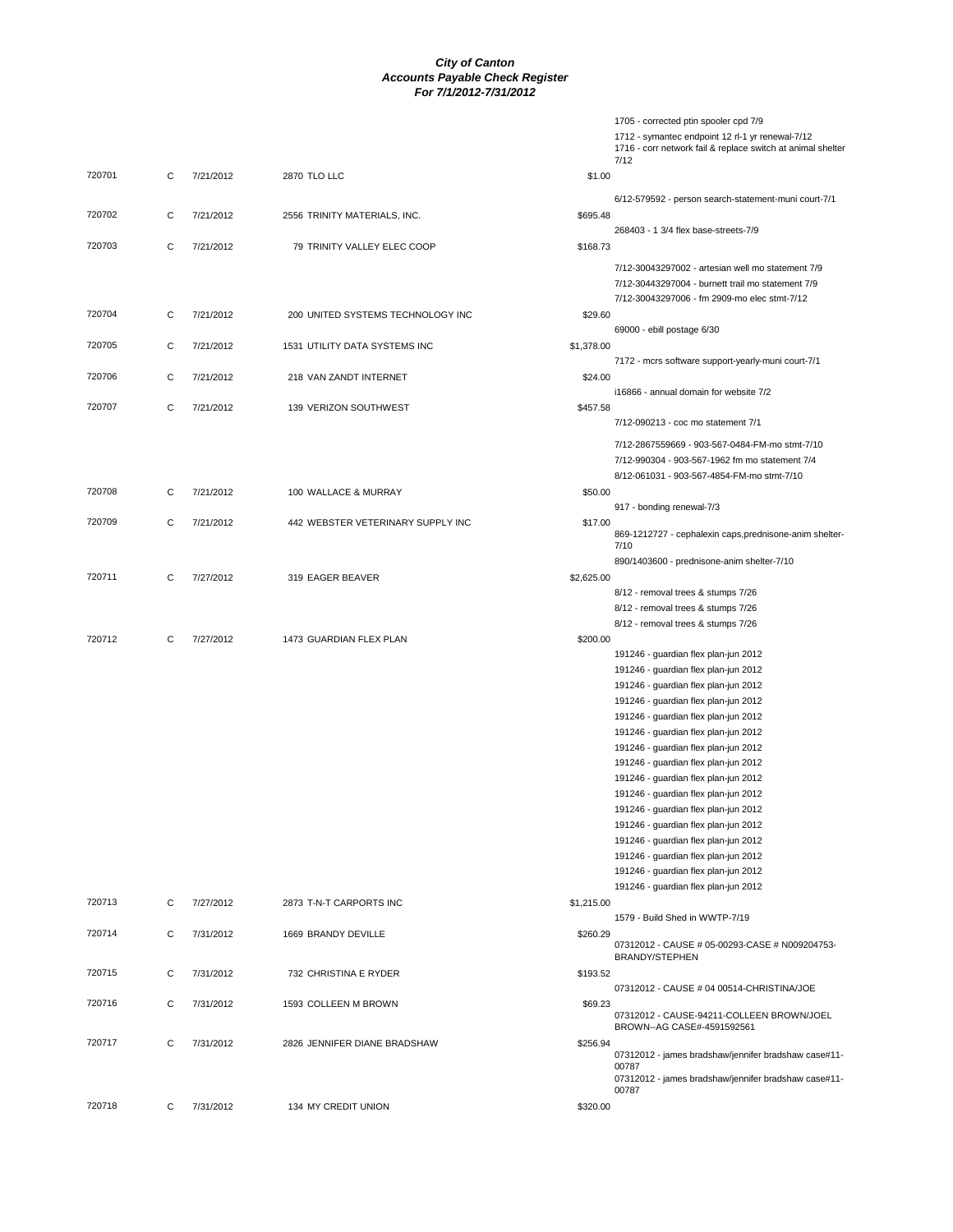|        |    |           |                               | 07312012 - EMPLOYEE DIRECT SAVINGS DEPOSIT                                                   |
|--------|----|-----------|-------------------------------|----------------------------------------------------------------------------------------------|
|        |    |           |                               | 07312012 - EMPLOYEE DIRECT SAVINGS DEPOSIT                                                   |
|        |    |           |                               | 07312012 - EMPLOYEE DIRECT SAVINGS DEPOSIT                                                   |
|        |    |           |                               | 07312012 - EMPLOYEE DIRECT SAVINGS DEPOSIT                                                   |
|        |    |           |                               |                                                                                              |
|        |    |           |                               | 07312012 - EMPLOYEE DIRECT SAVINGS DEPOSIT                                                   |
|        |    |           |                               | 07312012 - EMPLOYEE DIRECT SAVINGS DEPOSIT                                                   |
|        |    |           |                               | 07312012 - EMPLOYEE DIRECT SAVINGS DEPOSIT                                                   |
| 720719 | C  | 7/31/2012 | 1918 ROBIN MICHELLE ALLISON   | \$230.77<br>07312012 - CASE-09-00132-ROBIN ALLISON/BRAD                                      |
|        |    |           |                               | <b>ALLISON</b>                                                                               |
| 720720 | С  | 7/31/2012 | 2736 State Disbursement Unit  | \$138.46<br>07312012 - cause #CV38856/dana/j phillips                                        |
| 720592 | E  | 7/5/2012  | 2616 DEPT OF THE TREASURY-IRS | \$1,630.63                                                                                   |
|        |    |           |                               | PR 1274 - 941 PR Tax Run 1274                                                                |
|        |    |           |                               | PR 1274 - 941 PR Tax Run 1274                                                                |
|        |    |           |                               | PR 1274 - 941 PR Tax Run 1274                                                                |
|        |    |           |                               | PR 1274 - 941 PR Tax Run 1274                                                                |
| 720650 | Е  | 7/11/2012 | 875 CEDC                      | \$269.39                                                                                     |
|        |    |           |                               | 07112012 - City Coll Sales Tax-Jun 2012<br>07112012 - City Coll Sales Tax-Jun 2012           |
| 720651 | Е  | 7/11/2012 | 52 STATE COMPTROLLER          | \$3,350.53                                                                                   |
|        |    |           |                               | 07112012 - City Coll Sales Tax Jun 2012                                                      |
|        |    |           |                               | 07112012DISC - City Coll Sales Tax Jun 2012                                                  |
|        |    |           |                               | 07112012 - City Coll Sales Tax Jun 2012                                                      |
| 720652 | Е  | 7/13/2012 | 875 CEDC                      | \$59,240.66                                                                                  |
|        |    |           |                               | 07132012 - State Coll Sales Tax Jun 2012                                                     |
| 720710 | E  | 7/17/2012 | 2616 DEPT OF THE TREASURY-IRS | \$21,449.60                                                                                  |
|        |    |           |                               | 07172012 - 941 PR Tax Run 1280                                                               |
|        |    |           |                               | 07172012 - 941 PR Tax Run 1280                                                               |
|        |    |           |                               | 07172012 - 941 PR Tax Run 1280<br>07172012 - 941 PR Tax Run 1280                             |
|        |    |           |                               | 07172012 - 941 PR Tax Run 1280                                                               |
|        |    |           |                               | 07172012 - 941 PR Tax Run 1280                                                               |
|        |    |           |                               | 07172012 - 941 PR Tax Run 1280                                                               |
|        |    |           |                               | 07172012 - 941 PR Tax Run 1280                                                               |
|        |    |           |                               | 07172012 - 941 PR Tax Run 1280                                                               |
|        |    |           |                               | 07172012 - 941 PR Tax Run 1280                                                               |
| 720825 | E. | 7/31/2012 | 2616 DEPT OF THE TREASURY-IRS | \$19,113.49                                                                                  |
|        |    |           |                               | PR 1287/1290 - 941 Payroll Tax Run 1287/1290                                                 |
|        |    |           |                               | PR 1287/1290 - 941 Payroll Tax Run 1287/1290                                                 |
|        |    |           |                               | PR 1287/1290 - 941 Payroll Tax Run 1287/1290                                                 |
|        |    |           |                               | PR 1287/1290 - 941 Payroll Tax Run 1287/1290                                                 |
|        |    |           |                               | PR 1287/1290 - 941 Payroll Tax Run 1287/1290                                                 |
|        |    |           |                               | PR 1287/1290 - 941 Payroll Tax Run 1287/1290                                                 |
|        |    |           |                               | PR 1287/1290 - 941 Payroll Tax Run 1287/1290<br>PR 1287/1290 - 941 Payroll Tax Run 1287/1290 |
|        |    |           |                               | PR 1287/1290 - 941 Payroll Tax Run 1287/1290                                                 |
|        |    |           |                               | PR 1287/1290 - 941 Payroll Tax Run 1287/1290                                                 |
| 720826 | Е  | 7/31/2012 | 2616 DEPT OF THE TREASURY-IRS | \$33.81                                                                                      |
|        |    |           |                               | PR1292 - Payroll Tax Run 1292                                                                |
|        |    |           |                               | PR1292 - Payroll Tax Run 1292                                                                |
| 720827 | Е  | 7/3/2012  | 2616 DEPT OF THE TREASURY-IRS | \$19,391.38                                                                                  |
|        |    |           |                               | PR1273 - Payroll Tax Run 1273                                                                |
|        |    |           |                               | PR1273 - Payroll Tax Run 1273                                                                |
|        |    |           |                               | PR1273 - Payroll Tax Run 1273                                                                |
|        |    |           |                               | PR1273 - Payroll Tax Run 1273                                                                |
|        |    |           |                               | PR1273 - Payroll Tax Run 1273                                                                |
|        |    |           |                               | PR1273 - Payroll Tax Run 1273<br>PR1273 - Payroll Tax Run 1273                               |
|        |    |           |                               | PR1273 - Payroll Tax Run 1273                                                                |
|        |    |           |                               | PR1273 - Payroll Tax Run 1273                                                                |
|        |    |           |                               |                                                                                              |